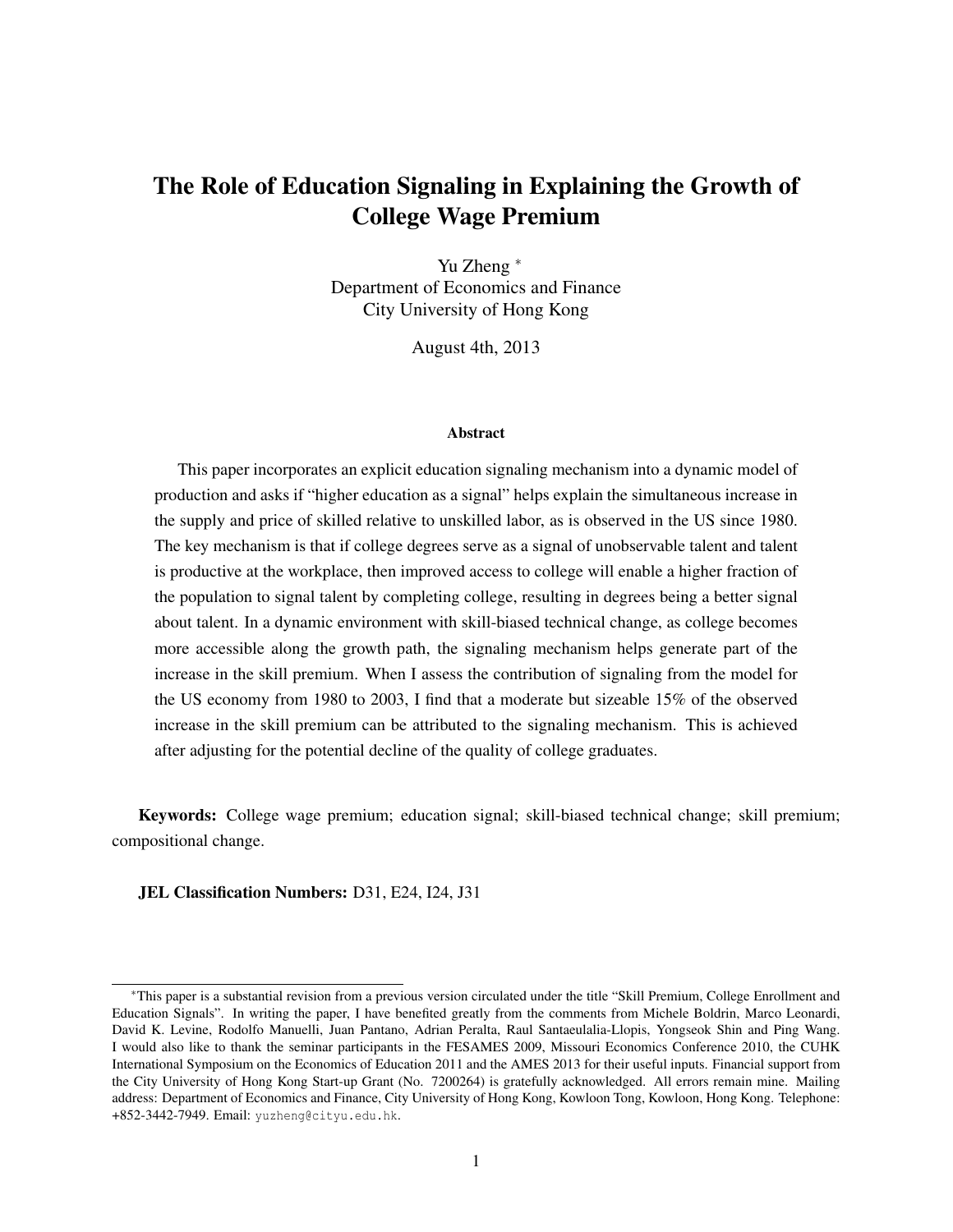# 1 Introduction

The rise in the skill premium - defined as the ratio between the wage of college graduates and the wage of high school graduates - especially among the younger US workers since 1980 is a well-documented fact [\(Autor et al.](#page-33-0) [\[2008\]](#page-33-0); [Card and DiNardo](#page-33-1) [\[2002\]](#page-33-1); [Eckstein and Nagypal](#page-33-2) [\[2004\]](#page-33-2)). The simultaneous rise in the price and supply of skilled labor relative to unskilled labor suggests a demand shifter for skill in the aggregate production function that outpaces the increase in supply to reward skill (or equivalently a college degree) with a higher price. In the literature this process is termed the skill-biased technical change or the SBTC hereafter [\(Acemoglu](#page-33-3) [\[1998\]](#page-33-3), [Katz and Murphy](#page-34-0) [\[1992\]](#page-34-0), [Bound and Johnson](#page-33-4) [\[1992\]](#page-33-4)). In search for the empirical content of this theory, [Krusell et al.](#page-34-1) [\[2000\]](#page-34-1), or KORV hereafter, show that the SBTC can be interpreted as embodied in the fast-growing stock of capital equipment which is more complementary to skilled than unskilled labor, generating an increasing demand for skill.

Complementary to the aforementioned demand-side explanations, this paper formalizes and evaluates a supply-side explanation. To the extent that skilled labor is "produced" by completing college, how a college degree signal is interpreted will also affect the return to college degrees. If the increase in the supply of skilled labor relative to unskilled labor is a result of increased access to college and college degrees serve as a signal of talent which is also productive at the workplace, then improved access to college will make college degrees an increasingly clear signal about talent and reward the college graduates an increasingly higher wage premium.

More specifically, how a college degree should be interpreted and rewarded depends on the nature of the hurdles one must overcome to reach it. Imagine a world where agents differ in talent and wealth and college discriminates talent by awarding college degrees to more talented agents with higher probabilities. If access to college is restricted to a small group of wealthy agents, then the group of agents who do not possess a college degree will mostly consist of those who do not have access to college. In this case, the expected talent reflected in a college degree will depend on the distribution of talent among the wealthy subject to the college talent discrimination technology, while the expected talent reflected in a high school diploma will be very close to the average talent in the population. As the economy grows, agents become wealthier and college becomes more accessible, more agents will be able to attend college and signal talent by completing college. Now the expected talent contained in a college degree reflects the distribution of talent of the growing rich, but the expected talent contained in a high school diploma will be a lot lower than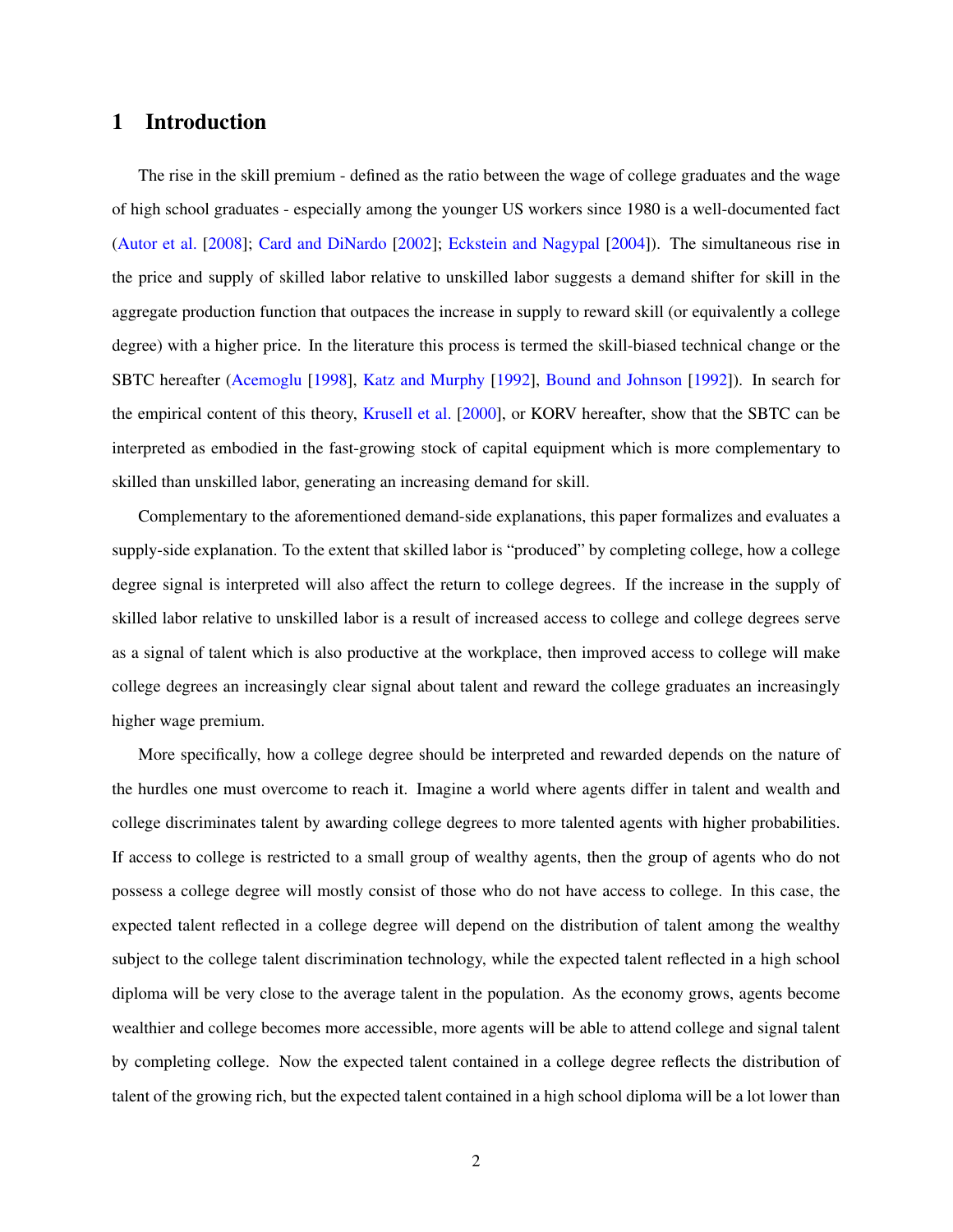the average talent since those with only a high school diploma are more likely to be those who fail college.

In a stationary environment in which the distribution of talent conditioning on college attendance does not change along the growth path, the increase in college premium from improved access is due to a decrease in the expected talent of high school graduates.<sup>[1](#page-0-0)</sup> In a more general environment with technological change and productivity growth, the increase in college premium is due to the fact that the wage of high school graduates grows less than the average and a lot less than that of college graduates. The implication of this thought experiment on the US economy is that if college enrollment increased because college education has become more accessible, then I should have observed also an increase in the college wage premium. <sup>[2](#page-0-0)</sup>

In this paper, I incorporate an explicit signaling mechanism into a neoclassical aggregate production function with three inputs: capital, skilled and unskilled labor. By doing so, the efficiency unit of skilled and unskilled labor, usually interpreted as the factor-specific productivity in the SBTC literature, has a direct structural interpretation as the expected talent of college and high school graduates. As more people can afford and choose to attend college, the supply of skilled labor in this economy grows. At the same time, the signaling mechanism, by the intuition explained above, implies an increase in the differential of the expected talent of college graduates and that of high school graduates, resulting in an upward pressure on the skill premium. I will make the intuition precise in a dynamic model with closed-form solutions for the equilibrium path.<sup>[3](#page-0-0)</sup> Then I will evaluate the contribution from this signaling mechanism on the growth of skill premium in an example of the US economy from 1980 to 2003. During this period, the US saw an increasing trend in both college enrollment rates and the college wage premium (Figure [1\)](#page-23-0).

The theoretical and quantitative work suggests that the signaling mechanism I model is unlikely to be the sole driver of the skill premium, yet it has a sizeable effect on the US economy, accounting for about 15% of the increase in the college wage premium over the sample period. This estimated contribution from signaling is obtained after adjusting for the decline of the quality of college graduates as found by [Carneiro](#page-33-5) [and Lee](#page-33-5) [\[2011\]](#page-33-5). More specifically, Carneiro and Lee show that increased enrollment in US colleges have

<sup>&</sup>lt;sup>1</sup>The earnings of the unskilled American men saw a dramatic drop in real terms in the 1970s and 1980s [\(Blackburn et al.](#page-33-6) [\[1990\]](#page-33-6)), and did not start to pick up until mid-1990. This is a period in which the increase in skill premium is driven mostly by a deteriorating wage offer to unskilled labor than an increasing wage offer to skilled labor.

<sup>&</sup>lt;sup>2</sup>The improved access to college can come from many sources, such as an increased supply of college [\(Juhn et al.](#page-34-2) [\[2005\]](#page-34-2)), increased access to financing opportunities including private lenders [\(Lochner and Monge-Naranjo](#page-34-3) [\[2012\]](#page-34-3)), a more educationfriendly family environment [\(Cameron and Heckman](#page-33-7) [\[2001\]](#page-33-7) and [Carneiro and Heckman](#page-33-8) [\[2002\]](#page-33-8)), increased affordability of college [\(Baumol and Blackman](#page-33-9) [\[1995\]](#page-33-9); [Hill et al.](#page-34-4) [\[2005\]](#page-34-4); [Archibald and Feldman](#page-33-10) [\[2008\]](#page-33-10)) and so on.

 $3$ Similar intuition is also exploited by [Hendel et al.](#page-34-5) [\[2005\]](#page-34-5) and more recently by [Balart](#page-33-11) [\[2010\]](#page-33-11), who consider the implication from increased access to the student loan market on the steady-state level of inequality in a dynamic asymmetric information model. In contrast, I consider the price dynamics of skilled and unskilled labor along the entire growth path of a dynamic production model to examine the evolution of the inequality.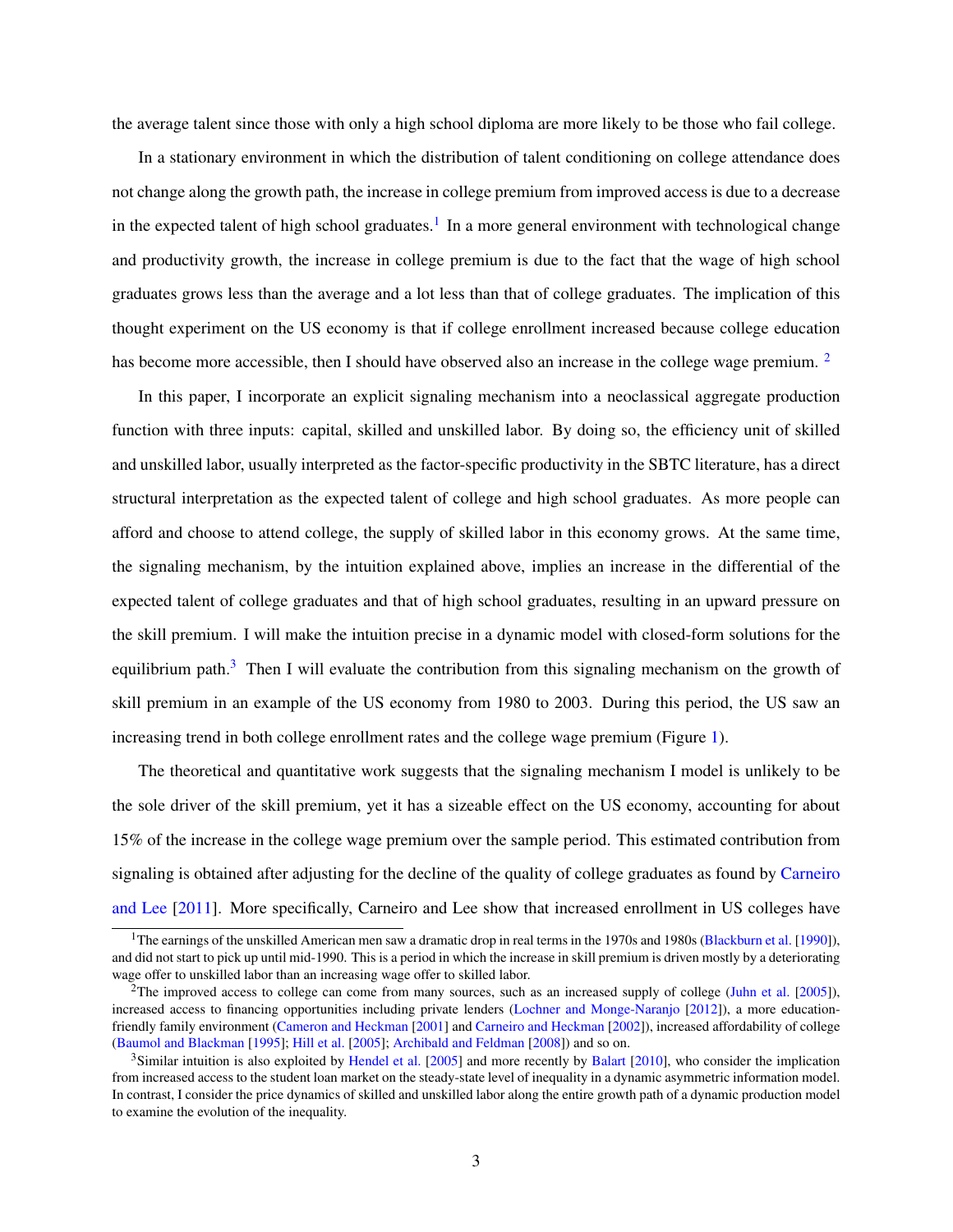resulted in a decline of the quality of college graduates over the 1960 to 2000 period. If the quality of the college graduates had been fixed at the 1960 level, the skill premium would have grown 30% more by the end of their sample period. In comparison, I model the signaling mechanism explicitly and when assessing my model quantitatively, I use their finding to calibrate the evolution of the expected talent of college graduates.

### [ Figure 1 about here. ]

This paper contributes to the debate on the source of the increase in the college wage premium in the post-1980 US economy. Apart from the aforementioned demand-side explanations, [Card and Lemieux](#page-33-12) [\[2001\]](#page-33-12), within a supply and demand framework, attribute the increase in the college premium for younger workers to a decrease in the supply of skill from younger workers relative to older workers as a result of the slow-down of the educational attainment of younger cohorts. [He](#page-33-13) [\[2012\]](#page-33-13) calibrates a general equilibrium overlapping generations model that features both investment-specific technological change (ISTC), which shifts the relative demand for skill, and the demographic change, which affects the relative supply of skill. He finds that the ISTC is a more important factor than the demographic change in driving the skill premium in the postwar US economy (see also [He and Liu](#page-33-14) [\[2008\]](#page-33-14)). Based on a human capital interpretation of higher education, [Guvenen and Kuruscu](#page-33-15) [\[2012\]](#page-33-15) examine the human capital accumulation decision in a model with SBTC and heterogeneous agents who differ in the ability to accumulate human capital. I contribute to the discussion by formally introducing the signaling aspect of education into a model with SBTC and show that net of the quantity effects, the change of the content of degree signals can also contribute to the rise of the college premium.

The paper is organized as follows. Section [2](#page-3-0) contains the theory: Section [2.1](#page-3-1) introduces a static model to highlight the basic intuition; Section [2.2](#page-4-0) builds a dynamic model of production with education signals; Section [2.3](#page-10-0) presents a theoretical upper bound and lower bound on the signaling effect. In Section [3,](#page-14-0) I evaluate this model quantitatively for the US economy from 1981 to 2003. The conclusion follows.

## <span id="page-3-0"></span>2 Theoretical Framework

### <span id="page-3-1"></span>2.1 A Static Model: the Working of the Education Signal

A static model may help the reader's intuition. Assume personal talent is private information that is nevertheless useful in production. Firms can base their wage offer only on the observable signal, which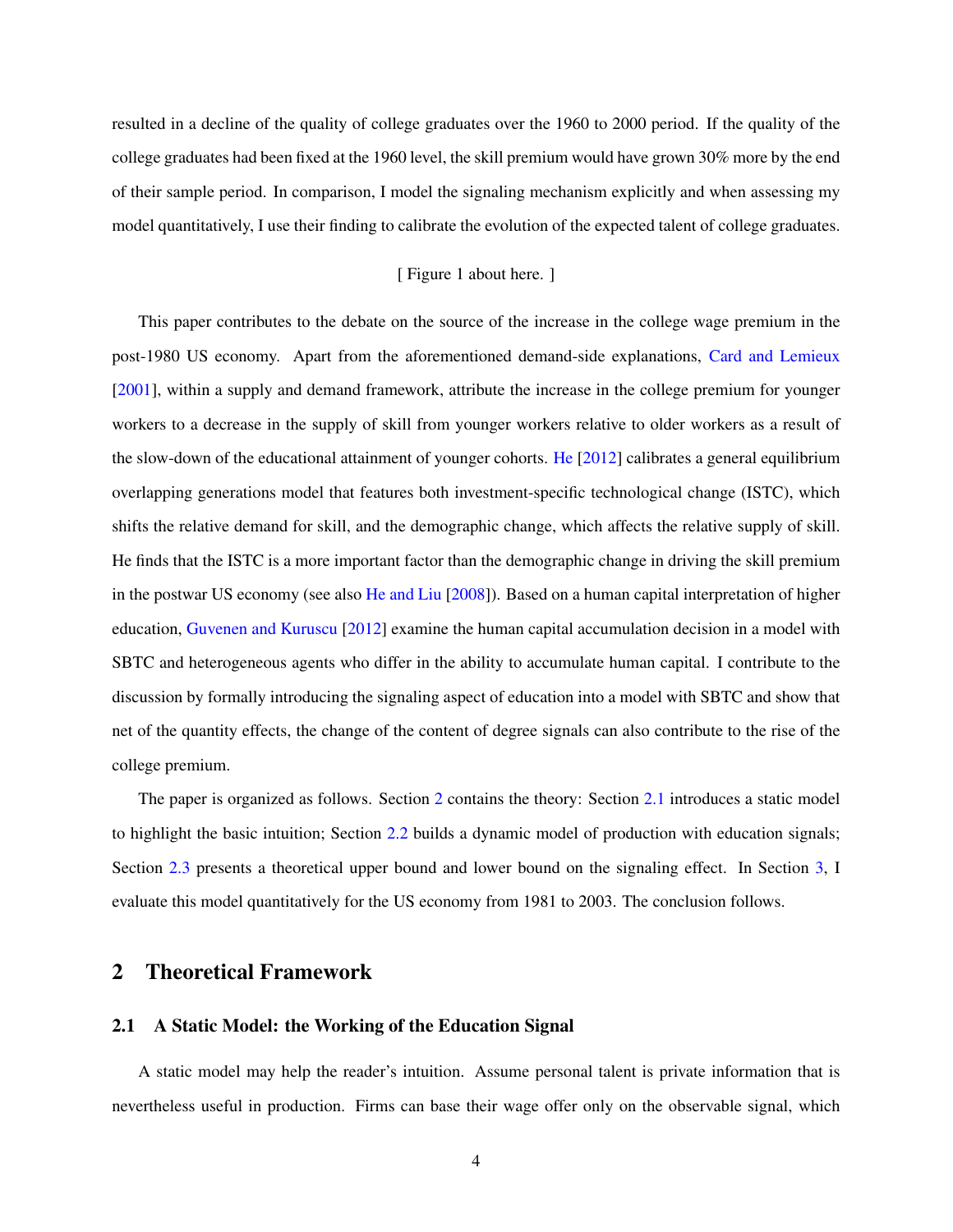consists of having attained, or not, a college degree. Everyone holds a high school diploma initially in this model. The population has size one, half is endowed with high talent,  $\overline{\theta}$ , and half with low talent, θ. Let the distribution of wealth in the population be  $F(k)$ . College education has a fixed cost of  $Q$ . Assume that all those with wealth  $k \geq Q$  go to college, hence, the fraction of people who goes to college is  $1 - F(Q)$ . Assume there is randomness in successfully completing college. The probability of a high (low) talent person to complete college is  $\bar{p}(p)$ , with  $\bar{p} > p$ . The wage offer is simply the expected talent conditional on the signal received. With some algebra, the wage offer to college graduates,  $\overline{W}$ , and to high school graduates, *W*, are

$$
\overline{W} = \frac{\overline{p}}{\overline{p} + \underline{p}} \overline{\theta} + \frac{\underline{p}}{\overline{p} + \underline{p}} \underline{\theta}.
$$
\n(1)

$$
\underline{W} = \frac{1 - \overline{p}(1 - F(Q))}{2 - (\overline{p} + \underline{p})(1 - F(Q))} \overline{\theta} + \frac{1 - \underline{p}(1 - F(Q))}{2 - (\overline{p} + \underline{p})(1 - F(Q))} \underline{\theta}.
$$
\n(2)

While  $\overline{W}$  is a constant, <u>W</u> depends on the fraction of people that can afford to go to college. Write  $x =$  $1-F(Q)$ , I have  $W'(x) < 0$ , implying that the wage differential increases together with college attendance. Next I embed this simple mechanism in a dynamic model of production.

### <span id="page-4-0"></span>2.2 Embedding the Education Signal in a Dynamic Model

This is a continuous time discrete choice problem. The economy is populated by a unit measure of dynastic families. Each dynasty is characterized by the pair  $(θ, k<sub>0</sub>)$ , where  $θ$  is the time-invariant talent, distributed over  $[0,\overline{\theta}]$  according to a cumulative distribution function  $G(\theta)$  in the population, and  $k_0$  is the endowment of capital at time 0, distributed over  $[0, \bar{k}_0]$  according to a cumulative distribution  $F(k_0)$  in the population. The distributions of initial endowments  $G(\cdot)$  and  $F(\cdot)$  are independent.<sup>[4](#page-0-0)</sup> An agent at *t* is indexed by the dynasty that he belongs to, $(\theta, k_0)$ .<sup>[5](#page-0-0)</sup> Each agent is endowed with 1 unit of labor, is risk neutral and maximizes the discounted sum of future consumption in his dynasty:

$$
U(t; \theta, k_0) = \int_t^{\infty} c(\tau; \theta, k_0) e^{-r\tau} d\tau.
$$
 (3)

<sup>4</sup>Even though the initial endowments of talent and capital stocks are independent, along the equilibrium path, talent and capital holdings will in general be correlated.

<sup>&</sup>lt;sup>5</sup>For simplicity we take talent θ as a time-invariant attribute of a dynasty. This is without loss of generality in the type of equilibrium that we consider.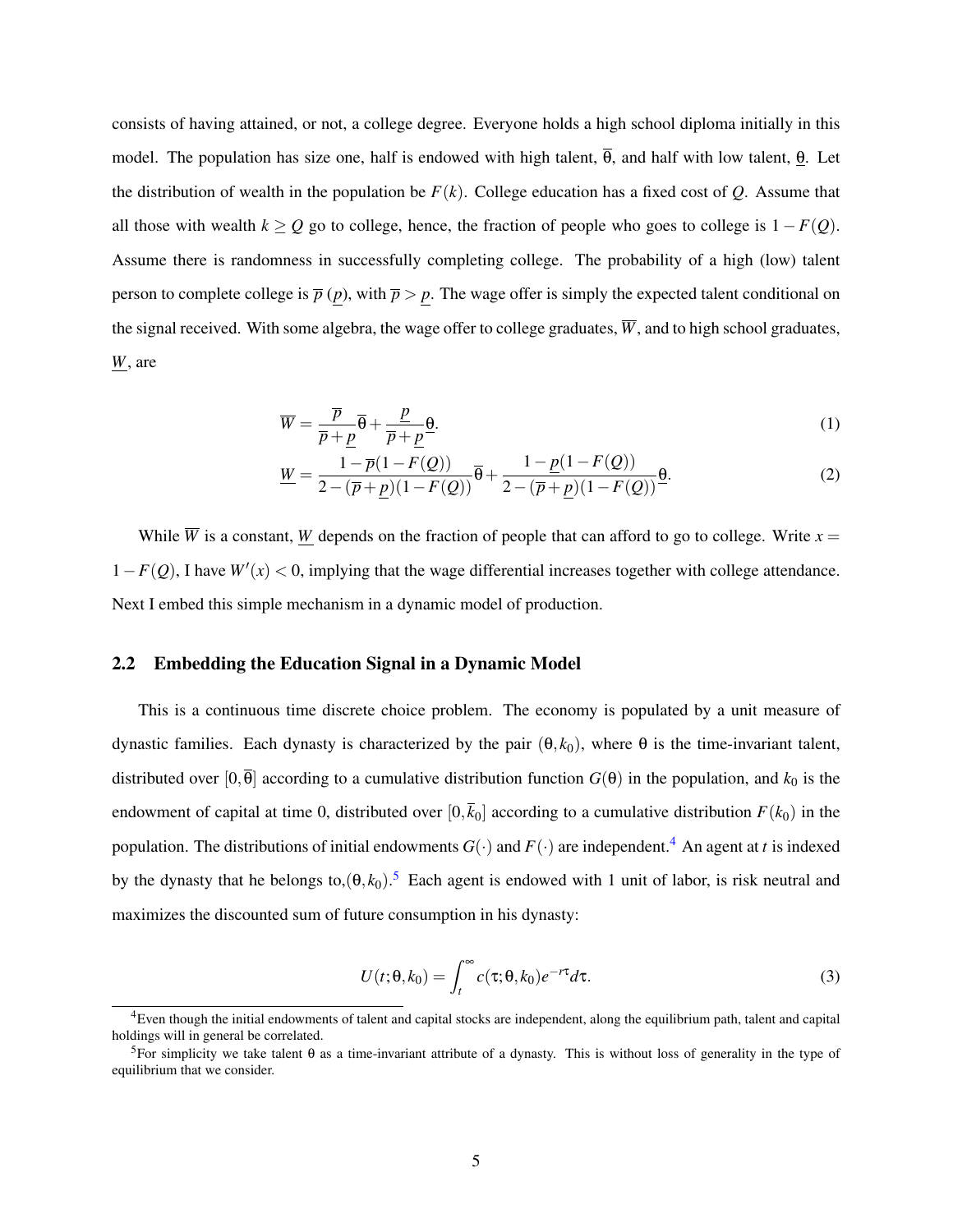At each instant, an agent faces a discrete choice of whether going to college or not. If he chooses to go to college, he pays a fixed cost *Q*, after which he either completes college or not. The probability of completing college is higher for agents with higher talent. This is summarized in the probability of college completion  $p(\theta)$ , which satisfies  $p'(\theta) > 0$  and  $p(\theta) > 0$ , for all  $\theta \in [0, \overline{\theta}]$ . Depending on the educational outcome, he goes to the labor market either as a college graduate or a high school graduate. All those who choose not to go to college enter the labor market as high school graduates. Since there is no disutility from labor, all agents supply 1 unit of labor inelastically. There is no capital depreciation. They work, earn wages, receive rental income from the capital, consume and save a constant fraction φ of their total income for the next agent in the dynastic family. I only consider positive savings. In other words, intergenerational transfer can be made from the old generation to the young generation only.

Competitive firms hire workers and rent capital for production at each instant. A worker's talent is productive. It is modeled as the efficiency unit per unit labor supply in the production function. Firms however do not observe talent, but only observe the educational outcome. Hence the wage offered to all college (or high school) graduates is the same and reflects the average talent firms believe the college (or high school) graduates have at the time. Following the tradition, skilled (or unskilled) labor and college (or high school) graduates are used interchangeably.

### 2.2.1 The Agents' Problem

At each instant of time *t*, an agent from dynasty  $(\theta, k_0)$  makes the schooling decision to maximize the discounted sum of future consumption of his dynasty, taking the rental rate of capital *R*(*t*), the wage of skilled labor  $\overline{W}(t)$  and the wage of unskilled labor  $W(t)$  as given. Denote the value function of an agent  $(\theta, k_0)$  with a current capital holding  $k(t)$  as  $v(k(t); \theta, k_0)$ . Write the choice-specific value functions as  $v^c(k(t); \theta, k_0)$  for college-goers and  $v^{nc}(k(t); \theta, k_0)$  for non-college-goers. I have

$$
rv^{c}(k(t); \theta, k_{0}) = p(\theta) \{ (1 - \phi)[R(t)(k(t) - Q) + \overline{W}(t)] + \frac{dv}{dk} \phi[R(t)(k(t) - Q) + \overline{W}(t)] \}
$$
(4)  
+ 
$$
[1 - p(\theta)] \{ (1 - \phi)[R(t)(k(t) - Q) + \underline{W}(t)] + \frac{dv}{dk} \phi[R(t)(k(t) - Q) + \underline{W}(t)] \}
$$

subject to  $k(t) \geq Q$ ,

<span id="page-5-1"></span><span id="page-5-0"></span>
$$
rv^{nc}(k(t); \theta, k_0) = (1 - \phi)[R(t)k(t) + \underline{W}(t)] + \frac{dv}{dk}\phi[R(t)k(t) + \underline{W}(t)],
$$
\n(5)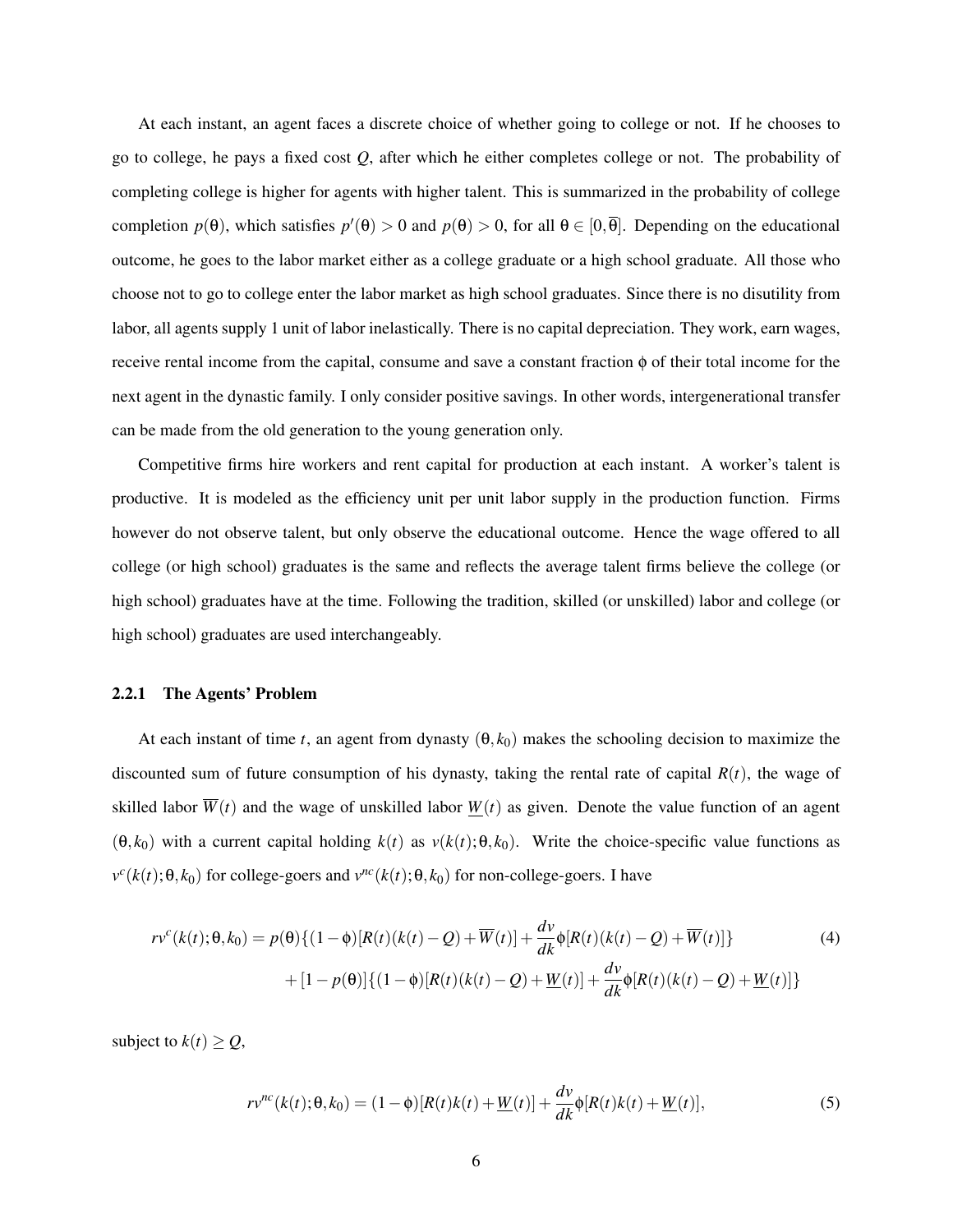and

$$
v(k(t); \theta, k_0) = max\{v^c(k(t); \theta, k_0), v^{nc}(k(t); \theta, k_0)\}.
$$
\n(6)

For ease of exposition, the time argument is suppressed when it does not cause confusion. All proofs are collected in the Appendix. I have the following two observations.

<span id="page-6-0"></span>Lemma 1. *If it is optimal for an agent with talent* θ *to go to college at t, then it is optimal for any agent who has talent greater than* θ *to go to college at t as long as going to college is feasible for him:*

$$
k(t; \theta, k_0) \ge Q. \tag{7}
$$

Intuitively, for an agent with talent θ, attending college is convenient if the net benefit from attending college

$$
p(\theta)(\overline{W} - \underline{W}) - RQ \tag{8}
$$

is positive. The net benefit from attending college is the difference between the expected skill premium and the cost of funding a college education. Lemma [1](#page-6-0) follows immediately from the assumption that  $p(\theta)$  is increasing in θ.

<span id="page-6-1"></span>Lemma 2. If an agent from a dynasty with initial capital endowment k<sub>0</sub> can afford college at t, agents from *this dynasty can always afford college at t' greater than t. The fraction of agents who can afford college is increasing in t.*

Under a positive saving rate and zero capital depreciation, the rate of capital accumulation is always positive for all dynasties. Lemma [2](#page-6-1) follows naturally.

### <span id="page-6-2"></span>2.2.2 Production

The production is described by a standard neoclassical production function. It has three inputs: capital *k*, unskilled labor *u* and skilled labor *s*. I consider a nested CES production function to allow for different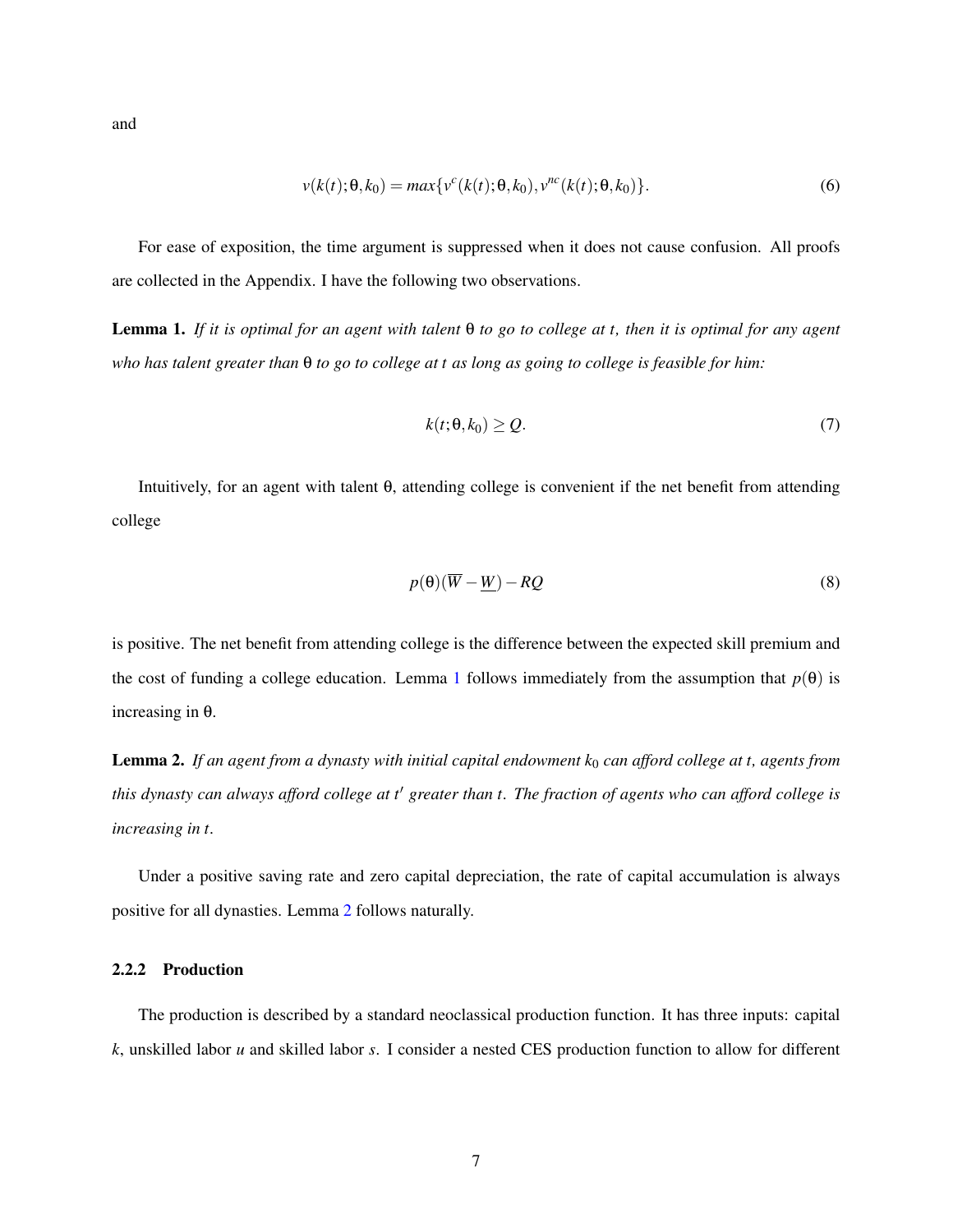elasticities of substitution between the inputs:

$$
Y(k, u, s) = A\{\mu k^{\sigma} + (1 - \mu)[\lambda u^{\rho} + (1 - \lambda)s^{\rho}]^{\frac{\sigma}{\rho}}\}^{(1/\sigma)};
$$
\n(9)

where  $u = \psi_u h_u$  and  $s = \psi_s h_s$  with  $\psi_u$  ( $\psi_s$ ) being the efficiency unit of unskilled (skilled) labor and  $h_u$  ( $h_s$ ) being the quantity of raw unskilled (skilled) labor input. In our setting, *h<sup>u</sup>* (*hs*) is taken to be the fraction of high school (college) graduates and  $\Psi_u(\Psi_s)$  the expected talent of high school (college) graduates. The skill premium  $\pi$ , the ratio between the wages of skilled and unskilled labor, is

<span id="page-7-0"></span>
$$
\pi = \frac{1 - \lambda}{\lambda} (\frac{h_u}{h_s})^{1 - \rho} (\frac{\Psi_s}{\Psi_u})^{\rho};\tag{10}
$$

Imagine all inputs are functions of time, I can decompose the growth of skill premium into several terms. Let  $g_x$  denote the growth rate of  $x$ .

$$
g_{\pi} = (1 - \rho)(g_{h_u} - g_{h_s}) + \rho(g_{\psi_s} - g_{\psi_u}). \tag{11}
$$

The component associated with the growth of the quantity of unskilled relative to skilled labor is the relative quantity effect, and the component associated with the growth of the quality of skilled relative to unskilled labor is the relative efficiency effect. The signaling mechanism considered in this paper provides a structural interpretation of how the relative efficiency effect changes over time. In other words, if the increase in the proportion of college graduates is brought by improved access to college, then the increase in the relative supply of skilled labor will be accompanied by an increase in the relative efficiency of the skilled labor. As long as  $\rho(\sigma)$  is positive, or the elasticity of substitution between the skilled and unskilled labor greater than 1, the relative efficiency effect will help generate at least part of the skill premium.

#### 2.2.3 Equilibrium

Definition (Equilibrium). *An equilibrium of this economy is a list of consumption, capital stock and enrollment status*  $\{c(t; \theta, k_0), k(t; \theta, k_0), e(t; \theta, k_0)\}_{t=0}^{\infty}$  for each agent from dynasty  $(\theta, k_0)$  and a list of prices  ${R(t), \overline{W}(t), \underline{W}(t)}_{t=0}^{\infty}$ , given the initial distribution of capital  $F(\cdot)$  over  $[0,\overline{k}_0]$  and the distribution of talent  $G(\cdot)$  *over* [0, $\overline{\theta}$ ]*, the positive saving rate*  $\phi$  *and the production technology*  $Y(k, u, s)$ *, so that* (*i*) All agents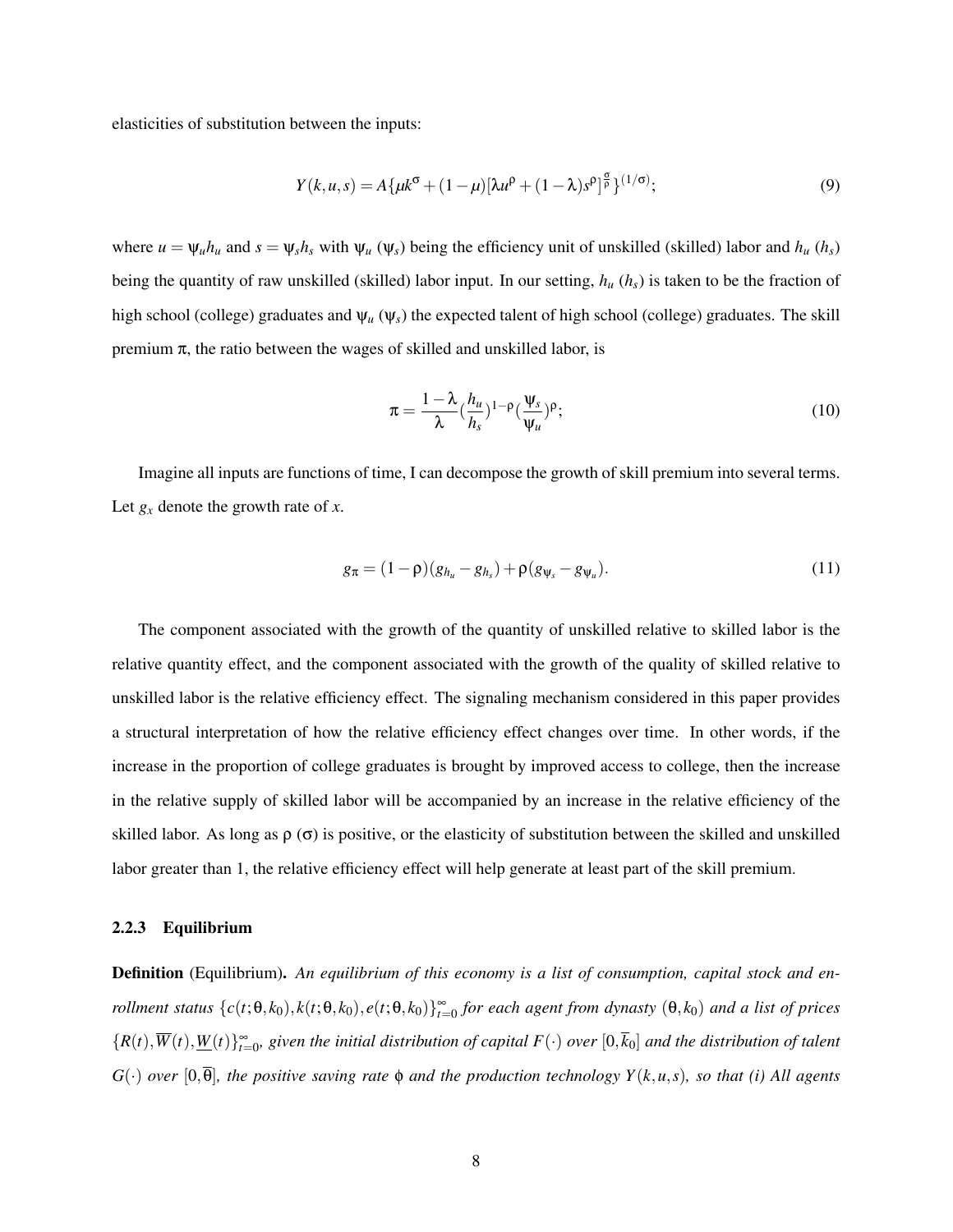*optimally make schooling decision*

$$
e(k(t; \theta, k_0)) = \begin{cases} 1, & \text{if } (\theta, k_0) \text{ at tends college at } t \\ 0, & \text{otherwise.} \end{cases}
$$
 (12)

*(ii) Firms maximize the current period profit; (iii) Factor markets clear: for all t,*

$$
K(t) = \int_0^{\overline{\theta}} \int_0^{\overline{k}_0} [k(t; \theta, k_0) - e(k(t; \theta, k_0))Q] dF(k_0) dG(\theta);
$$
\n(13)

$$
1 = h_s(t) + h_u(t).
$$
 (14)

I focus on a type of the equilibrium which is separating only in terms of the initial wealth. Call it a *wealth-separating equilibrium*. Along the path of a wealth-separating equilibrium, whose existence I will shortly turn to, as the economy grows and agents accumulate capital, the selection effect from wealth on schooling will bring about changes in the average efficiency units of skilled and unskilled labor, contributing to the dynamics of skill premium. In a wealth-separating equilibrium, all agents optimally go to college as soon as college becomes feasible:

<span id="page-8-0"></span>
$$
e(k(t; \theta, k_0)) = \begin{cases} 1, & k(t; \theta, k_0) \le Q \\ 0, & k(t; \theta, k_0) > Q \end{cases}
$$
(15)

One immediate implication from Lemma [2](#page-6-1) is that in the wealth-separating equilibrium, since the schooling decision only depends on one's financial means, agents from initially wealthier dynasties start going to college earlier than agents from initially poorer dynasties. Moreover, once a dynasty starts attempting college it will keep doing so and hence there will be a growing fraction of agents attending college. Let *x*(*t*) denote the fraction of agents going to college at time *t*. Let  $\hat{k}_0(t)$  denote the initial wealth endowment of the dynasty whose agent attends college for the first time at *t*. From Lemma [2](#page-6-1) and [\(15\)](#page-8-0),

$$
x(t) = 1 - F(\hat{k}_0(t)).
$$
\n(16)

Given the environment and the definition of the wealth-separating equilibrium, we can write the quantity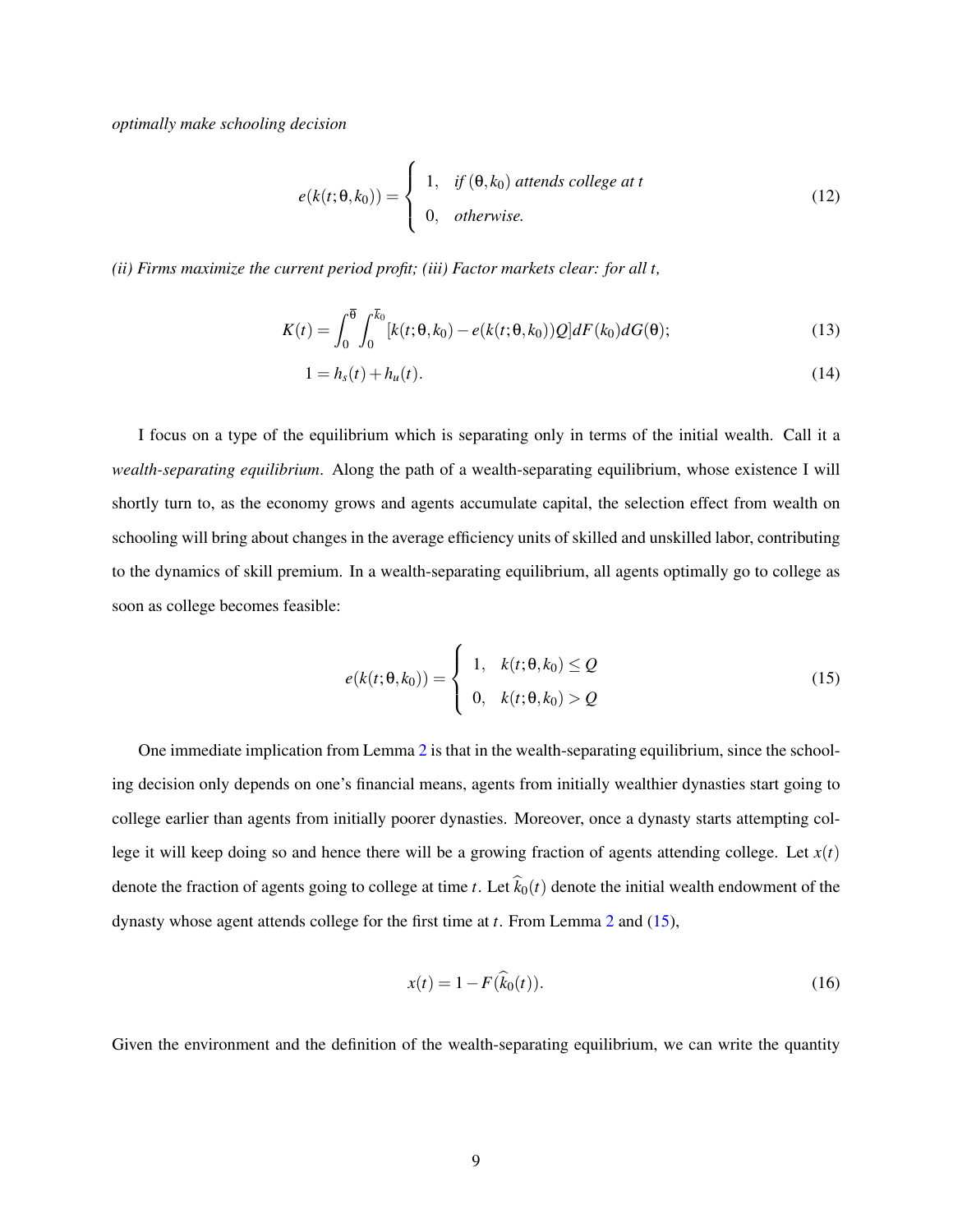and efficiency of skilled and unskilled labor for a given enrollment rate  $x(t)$  as

<span id="page-9-1"></span>
$$
h_s(t) = x(t) \int_0^{\overline{\theta}} p(\theta) dG; \tag{17}
$$

<span id="page-9-3"></span>
$$
\Psi_s(t) = E_t(\theta|s) = \frac{\int_0^{\theta} \theta p(\theta) dG}{\int_0^{\overline{\theta}} p(\theta) dG};
$$
\n(18)

<span id="page-9-2"></span>
$$
h_u(t) = 1 - x(t) \int_0^{\overline{\theta}} p(\theta) dG; \qquad (19)
$$

$$
\Psi_u(t) = E_t(\theta|u) = \frac{\int_0^{\overline{\theta}} \theta dG - x(t) \int_0^{\overline{\theta}} \theta p(\theta) dG}{1 - x(t) \int_0^{\overline{\theta}} p(\theta) dG}.
$$
\n(20)

It is clear that the supply of skilled labor increases and that of unskilled labor decreases whenever the enrollment rate increases; on the other hand, the efficiency of skilled labor remains constant and that of unskilled labor deteriorates whenever the enrollment rate increases. In other words, I have the relative quantity effect,  $(1 - \rho)(g_{h_u} - g_{h_s})$ , to be negative and the relative efficiency effect,  $\rho(g_{\psi_s} - g_{\psi_u})$ , to be positive for any ρ greater than 0 and on any path that has increasing enrollment rates. If I find an environment in which the schooling decision [\(15\)](#page-8-0) is indeed optimal under the equilibrium factor prices and the relative efficiency effect dominates the relative quantity effect, then I have constructed a wealth-separating equilibrium in which both the skill premium and the college enrollment rate increases over time. This is achieved in Proposition [1.](#page-9-0)<sup>[6](#page-0-0)</sup>

<span id="page-9-0"></span>Proposition 1. *For sufficiently high* ρ*, sufficiently low* λ *and Q, there exists a wealth-separating equilibrium where the college enrollment rate increases together with the skill premium.*

The exact restrictions on the parameters can be found in the proof, but a few comments on the restrictions are warranted here. To ensure that the skilled labor is always paid a higher wage than the unskilled labor, I need the share of output contributed by unskilled labor to be sufficiently small relative to the share of output contributed by skilled labor. This translates into the parametric restriction on the share parameter  $\lambda$ :

$$
\lambda < \frac{1}{\left(\frac{h_s(0)}{h_u(0)}\right)^{1-\rho} \left(\frac{\Psi_u(0)}{\Psi_s(0)}\right)^{\rho} + 1}.\tag{21}
$$

To ensure that the skill premium increases in the enrollment rate, I need the elasticity of substitution

 $6$ The author has also established the existence of other types of dynamic equilibrium in which the equilibrium is separating both in wealth and talent. However, it is ambiguous how the skill premium evolves along the equilibrium path given an increasing trend of the college enrollment rate. The proof of existence and characterization of these equilibria are available from the author upon request.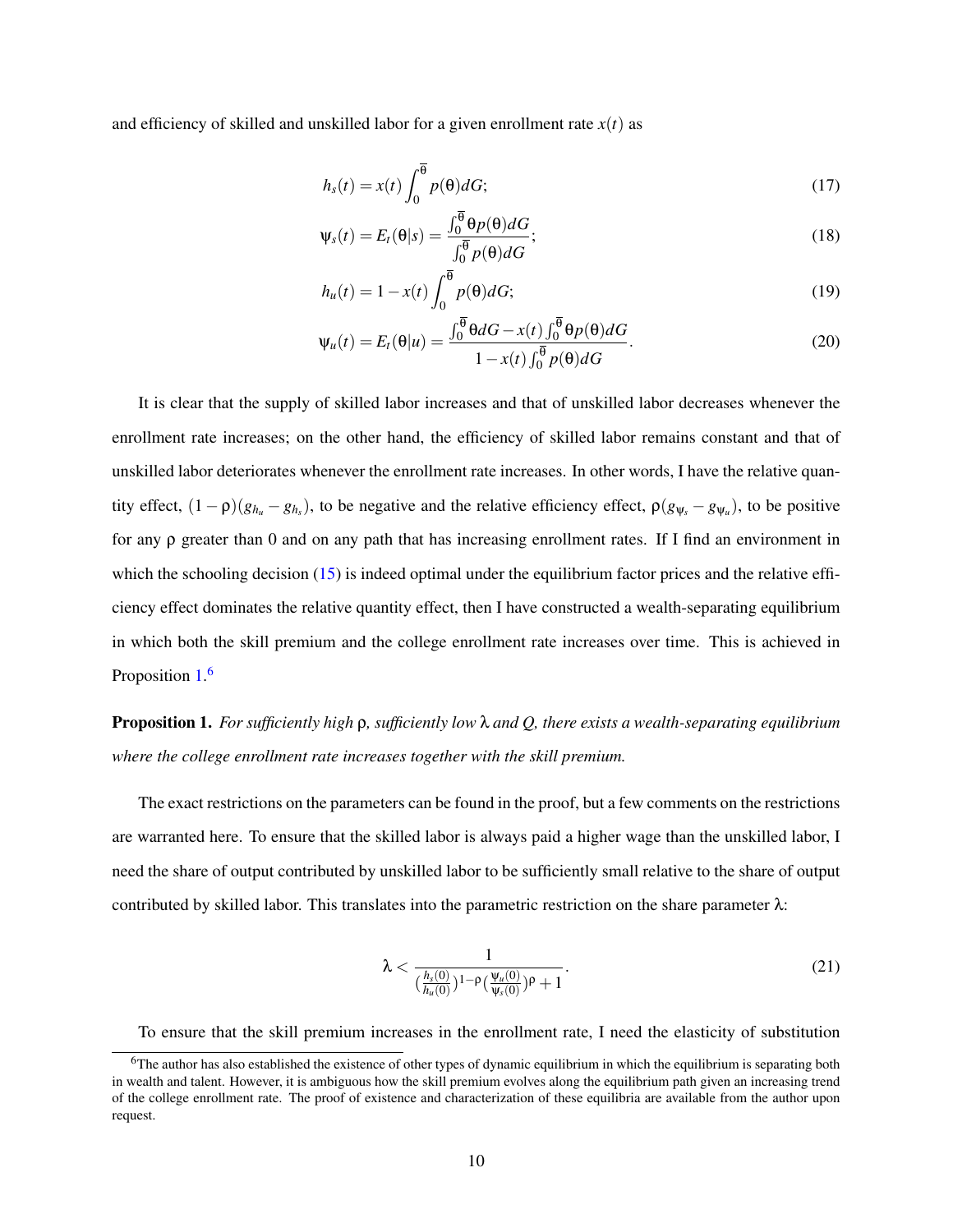between the skilled and unskilled labor to be sufficiently large (and necessarily larger than 1):

$$
\frac{1}{1-\rho} \ge 1 + \frac{\int_0^{\overline{\theta}} \theta dG - x(0) \int_0^{\overline{\theta}} \theta p(\theta) dG}{x(0) \left(\int_0^{\overline{\theta}} \theta p(\theta) dG - \int_0^{\overline{\theta}} p(\theta) dG \int_0^{\overline{\theta}} \theta dG\right)},
$$
\n(22)

or,

$$
\frac{1}{1-\rho} \ge 1 + \frac{h_u(0)}{h_s(0)} / [\frac{E(\theta|s)}{E_0(\theta|u)} - \frac{E(\theta)}{E_0(\theta|u)}].
$$
\n(23)

It suggests that if the college sends a very discriminating signal in the sense that the  $p(\theta)$  rises steeply at larger θ, then it is more likely that I will have *E*(θ|*s*) much bigger than *E*(θ) as well as *E*(θ|*u*) relatively low. In this case, the relative efficiency effect can overcome the relative quantity effect for relatively low substitution elasticities. In the next section, I examine formally the implication of various values of  $\rho$  on the evolution of the skill premium within the structure of the model.

For any value of  $\lambda$  and  $\rho$  satisfying the above restrictions, I can find an upper bound of college cost  $\hat{Q}$  so that as long as the cost of college in the model falls below  $\hat{Q}$  agents of all talent find attending college optimal. In this wealth-separating equilibrium, the change in the skilled and unskilled labor supply is governed by the change in the enrollment rate, which is in turn pinned down by the cut-off in the initial wealth  $\hat{k}_0(t)$ . Therefore, the equilibrium path can be completely characterized by a dynamic system in two variables, the aggregate capital  $K(t)$ , and the cut-off wealth level,  $\hat{k}_0(t)$ :

$$
\begin{cases}\nK(t) = \phi Y(K(t) - x(t)Q, 1 - x(t) \int_0^{\overline{\theta}} p(\theta) dG, x(t) \int_0^{\overline{\theta}} p(\theta) dG) \\
\hat{k}_0(t) = -\phi[R(t)Q + \underline{W}_t]\n\end{cases}
$$
\n(24)

<span id="page-10-1"></span>where 
$$
x(t) = 1 - F(\hat{k}_0(t)),
$$
  
s.t.  $\hat{k}_0(t) \ge 0$ , with  $K(0) = \int_0^{\bar{k}_0} k_0 dF(k_0)$  and  $k_0(0) = Q$ .

### <span id="page-10-0"></span>2.3 A Theoretical Bound of the Effect of the Education Signal

Given our wealth-separating equilibrium, the next question is how much this mechanism can account for the growth in the skill premium. Within the structure of the model, the relative efficiency effect depends not only on the observed college enrollment rates but also on the unobservable distribution of talent  $G(\cdot)$  and the college completion probabilities  $p(\cdot)$ . In this section, I transform the problem and derive a theoretical upper bound and lower bound on the relative efficiency effect. In other words, I ask how much growth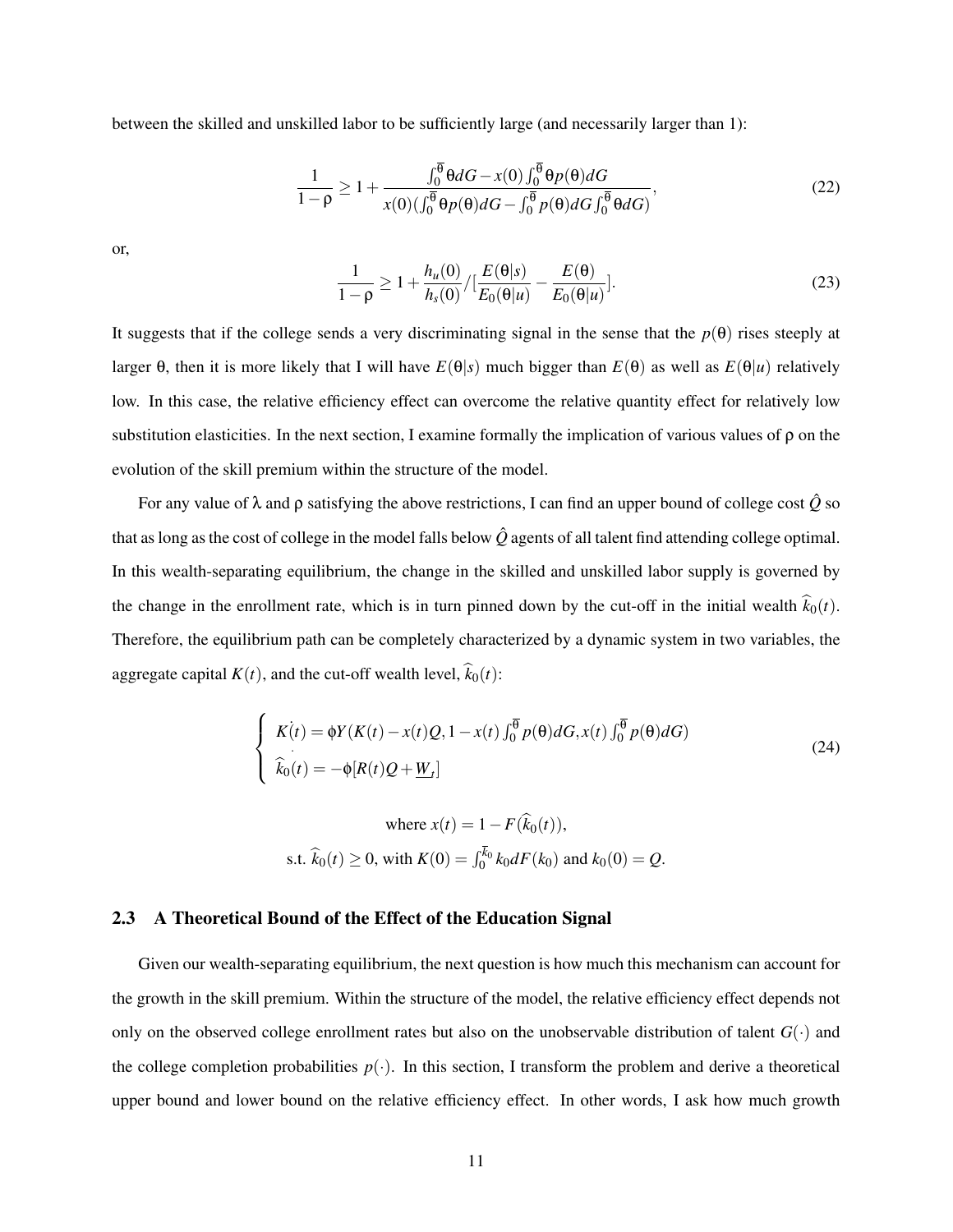in the skill premium can the signaling mechanism generate when the unobservable behave in the most favorable way (i.e. the upper bound) and in the least favorable way (i.e. the lower bound). With these theoretical bounds, I hope to address two concerns. One, it is a theoretical response to a widely held view that compositional changes in the labor force have little effect on the distribution of wages. Two, it sheds light on the determinants of the magnitude of the signaling effect. Recall from Section [2.2.2](#page-6-2) that the growth rate of the skill premium can be decomposed exactly into two components, the relative quantity effect and the relative efficiency effect:

$$
g_{\pi} = (1 - \rho)(g_{h_u} - g_{h_s}) + \rho(g_{\psi_s} - g_{\psi_u}).
$$
\n(25)

Since the efficiency-unit-unadjusted labor supply  $h_u$  and  $h_s$  are observable, it is natural to ask whether the structure of the model implies a bound on  $g_{\psi_s} - g_{\psi_u}$ , which for a given estimate of  $\rho$  determines the maximum and minimum growth in skill premium that this model can produce. For the upper bound, I choose the underlying parameters  $G(\cdot)$  and  $p(\cdot)$  to maximize  $g_{\psi_s} - g_{\psi_u}$ , while for the lower bound, I aim to minimize  $g_{\psi_s} - g_{\psi_u}$ :

$$
\sup_{G_t(\cdot)} (or \inf) \frac{\int_0^{\theta} \theta p_t(\theta) dG_t - \int_0^{\theta} p_t(\theta) dG_t \int_0^{\theta} \theta dG_t}{(1 - x(t) \int_0^{\overline{\theta}} p_t(\theta) dG_t) (\int_0^{\overline{\theta}} \theta dG_t - x(t) \int_0^{\overline{\theta}} \theta p_t(\theta) dG_t})} x(t).
$$
\n(26)

Firstly, to release the full potential of the signal, I allow  $G_t(\cdot)$  and  $p_t(\cdot)$  to be time-varying. Secondly, the trend of enrollment rates, *x*(*t*) and · *x*(*t*), are taken as given at each instant *t*, for example as pinned down by the empirical counterpart of these series. These two formulations together make the per-period problem exactly the same. Proposition [2](#page-11-0) establishes the theoretical bounds on the relative efficiency effect.

<span id="page-11-0"></span>**Proposition 2.** Let the average completion rate  $\int_0^\theta p_t(\theta)dG_t$  be bounded from below by  $\eta$  and the ratio of the *average talent of college graduates and the population average talent be bounded from below by* ξ *(greater than* 1*). Suppose* ηξ < 1*. The relative efficiency effect,* ρ(*g*ψ*<sup>s</sup>* −*g*ψ*<sup>u</sup>* )*, in a wealth-separating equilibrium is bounded by the following:*

$$
\rho \frac{\eta(\xi - 1)x}{(1 - x\eta)(1 - x\eta\xi)} \le \rho (g_{\psi_s} - g_{\psi_u}) \le \rho \frac{x}{1 - x} = -\rho g_{1 - x}.
$$
\n(27)

From Proposition [2,](#page-11-0) notice that the upper bound on the relative efficiency effect can be expressed with the observable enrollment rates only. The lower bound however involves properties of  $p_t(\cdot)$  and  $G_t(\cdot)$ . In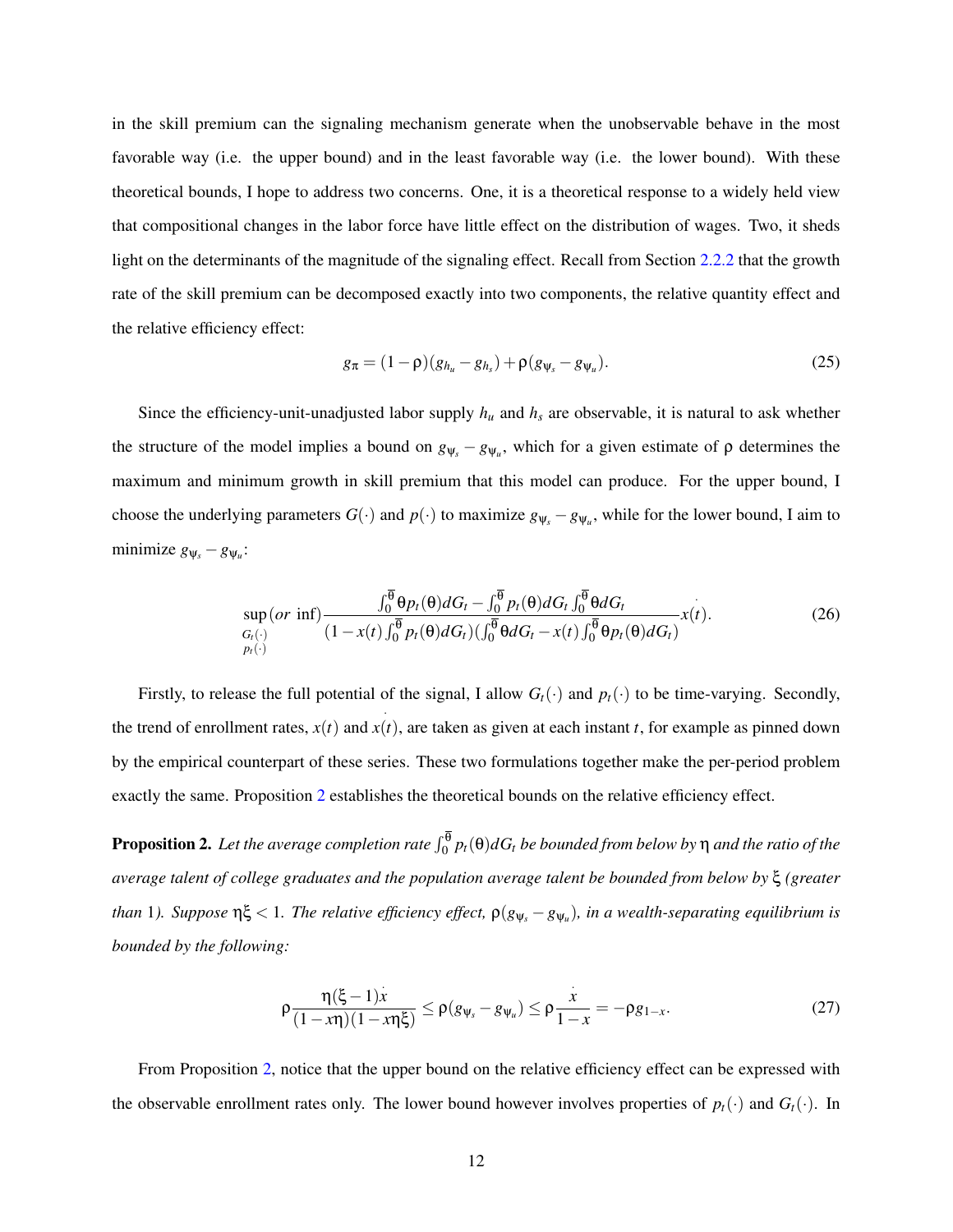particular, if the average completion rate  $\int_0^\theta p_t(\theta)dG_t \ge \eta$  and the expected talent of college graduates relative to the population average talent  $\frac{\int_0^{\theta} \theta p_t(\theta) dG_t}{\sqrt{\theta}}$  $\frac{\int_0^{\infty} \theta p_t(\theta) dG_t}{\int_0^{\overline{\theta}} p_t(\theta) dG_t} / \int_0^{\theta} \theta dG_t \ge \xi$ , then the lower bound of the relative efficiency effect is increasing in η and ξ. The proof of Proposition [2](#page-11-0) suggests that the signaling can generate a higher growth in the skill premium when the distribution of talent is highly upward skewed and when the college can increasingly effectively discriminate high talent.

With these bounds, the first question I ask is whether the compositional change alone can be the driving source of the growth in skill premium. For that to be true, the relative efficiency effect has to be big enough to overcome the relative quantity effect. The answer to this question is negative for empirically plausible elasticities of substitution between skilled and unskilled labor. In Figure [2,](#page-23-1) I plot the logged skill premium generated by the model with the maximal relative efficiency effect for  $\rho$  equal to 0.5, 0.7 and 0.9:

<span id="page-12-2"></span>
$$
(1 - \rho)(g_{h_u} - g_{h_s}) - \rho g_{1-x}, \qquad (28)
$$

where the quantities of skilled and unskilled labor are calculated as in [\(17\)](#page-9-1) and [\(19\)](#page-9-2) with the US data of the college enrollment rates and the college completion rates.<sup>[7](#page-0-0)</sup> The construction of the data is discussed in detail in Section [3.1.](#page-15-0) I then compare the model predicted skill premium with that in the data.

With a substitution elasticity of 3.3 (or  $\rho = 0.7$ ), the relative efficiency effect, at the maximum, is just strong enough to overcome the relative quantity effect. With a substitution elasticity of 2 (or  $\rho = 0.5$ ), even with the maximal relative efficiency effect, the skill premium predicted from the model is declining.

### <span id="page-12-1"></span><span id="page-12-0"></span>[Figure 2 about here.]

Even though a positive net effect on the skill premium from the signaling seems to depend crucially on a high value of ρ, recognizing this signaling mechanism can always mitigate the downward pressure on the skill premium from the relative quantity effect. To see this, I allow for an additional trend component in the relative efficiency effect in the model. This leads to the following two semi-reduced form models:

$$
g_{\pi} = (1 - \rho)(g_{h_u} - g_{h_s}) + \rho(-g_{1-x} + g_{SBTC1}),
$$
\n(29)

$$
g_{\pi} = (1 - \rho)(g_{h_u} - g_{h_s}) + \rho\left(\frac{\eta(\xi - 1)\dot{x}}{(1 - x\eta)(1 - x\eta\xi)} + g_{SBTC2}\right).
$$
 (30)

I set η to be the lowest college completion rate in the data, which is 0.6303, and set ξ to be the lowest <sup>7</sup>The college completion rates in the data correspond to  $\int_0^\theta p_t(\theta)dG$  in the model (now allowed to be time-varying).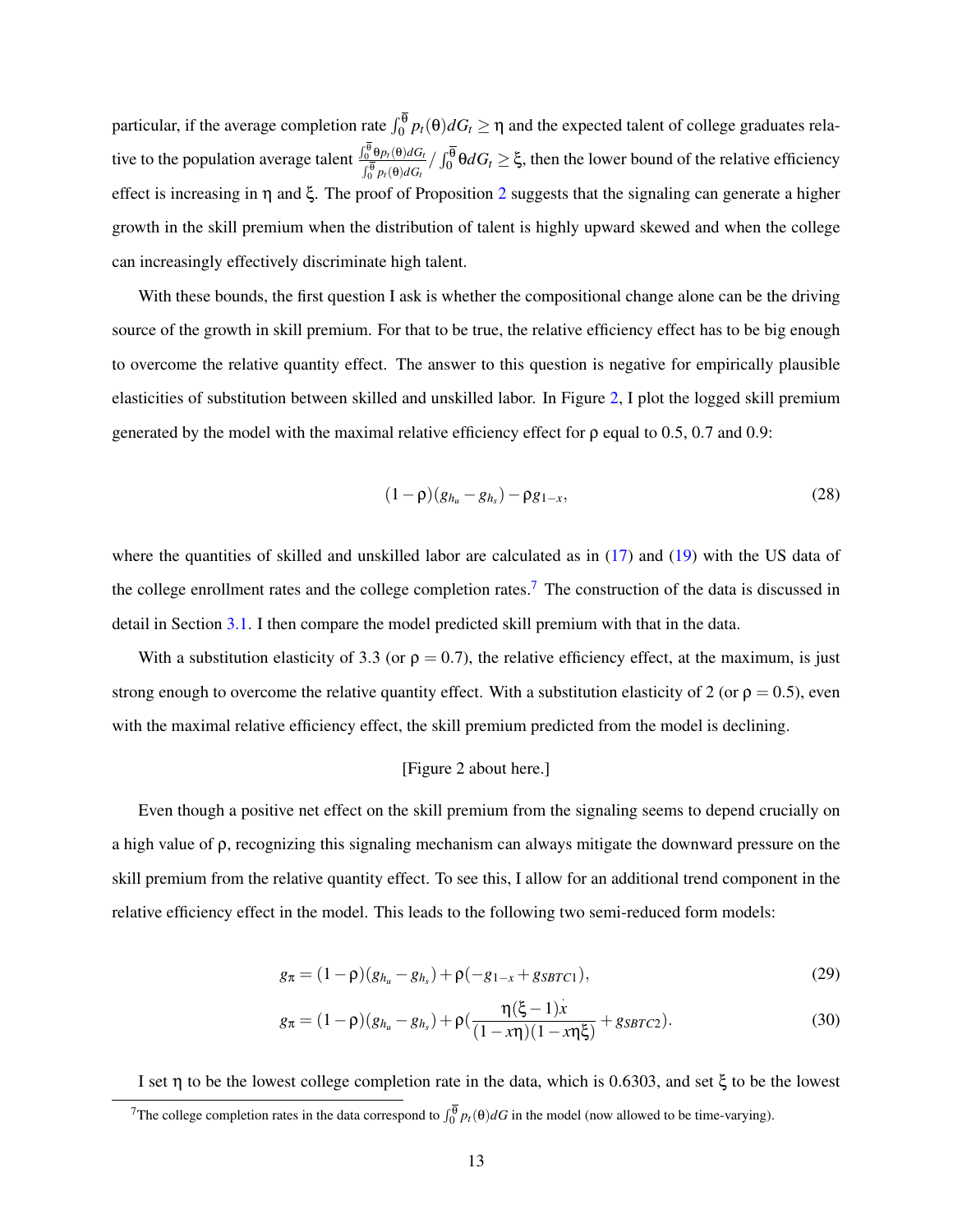ratio between the wage of skilled labor and the average wage in the data, which is 1.1709. Now I can fit the above two semi-reduced form models by choosing *gSBTC*<sup>1</sup> and *gSBTC*<sup>2</sup> to minimize the distance between the model skill premium and the data counterpart. Let the skill premium generated by the fitted models be denoted  $\pi_1$  and  $\pi_2$ .

With the fitted models, I run a simulation where I replace the relative efficiency effects by the residual SBTC only:

$$
\widehat{g}_{\pi 1} = (1 - \rho)(g_{h_u} - g_{h_s}) + \rho g_{SBTC1},\tag{31}
$$

$$
\widehat{g}_{\pi 2} = (1 - \rho)(g_{h_u} - g_{h_s}) + \rho g_{SBTC2},\tag{32}
$$

and let the skill premium grow from the initial level in the data at rates  $\hat{g}_{\pi1}$  and  $\hat{g}_{\pi2}$ . Let the resulting simulated skill premium series be denoted  $\hat{\pi}_1$  and  $\hat{\pi}_2$ .

I interpret the difference between  $\pi_1(\pi_2)$  and  $\hat{\pi}_1(\hat{\pi}_2)$  as the contribution from the signaling mechanism in the model with maximal (minimal) relative efficiency effect. Given  $-g_{1-x} > \frac{\eta(\xi-1)x}{(1-x\eta)(1-x)}$  $\frac{f(5-1)x}{(1-x\eta)(1-x\eta\xi)}$ , this implies  $g_{SBTC1} < g_{SBTC2}$  and hence I should expect  $\hat{\pi}_1 < \hat{\pi}_2$ . Since the  $\pi_1$  and  $\pi_2$  both fit the trend of skill premium well, I should expect the contribution of the signaling mechanism to be bigger in the first than the second model.

In Figure [3,](#page-24-0) I plot  $\log(\pi_1)$  and  $\log(\hat{\pi}_1)$  against the skill premium in the data for  $\rho$  equal to 0.4 (or the substitution elasticity between skilled and unskilled labor of 1.67 as reported by KORV). In Figure [4,](#page-24-1) I plot  $\log(\pi_2)$  and  $\log(\hat{\pi}_2)$  against the data for the same  $\rho$ .

### [Figures 3 and 4 about here.]

I define the measure of the signaling effect as the percentage difference of the logged skill premium generated by the fitted model and that by the model with the residual SBTC as the only source of change in the relative efficiency effect. More precisely, the effect of signaling is measured by

<span id="page-13-0"></span>
$$
(1 - \frac{\log(\widehat{\pi}_{iT}) - \log(\widehat{\pi}_{i1})}{\log(\pi_{iT}) - \log(\pi_{i1})}) \times 100, \text{ for } i = 1, 2.
$$
 (33)

The time subscript *T* denotes the last period in the sample and the initial level of skill premium in both models is the same as the initial skill premium in the data:  $\pi_{11} = \hat{\pi}_{11} = \pi_{21} = \hat{\pi}_{21}$ .

In Figure [5,](#page-25-0) I plot this measure of the signaling effect for both models and for empirically plausible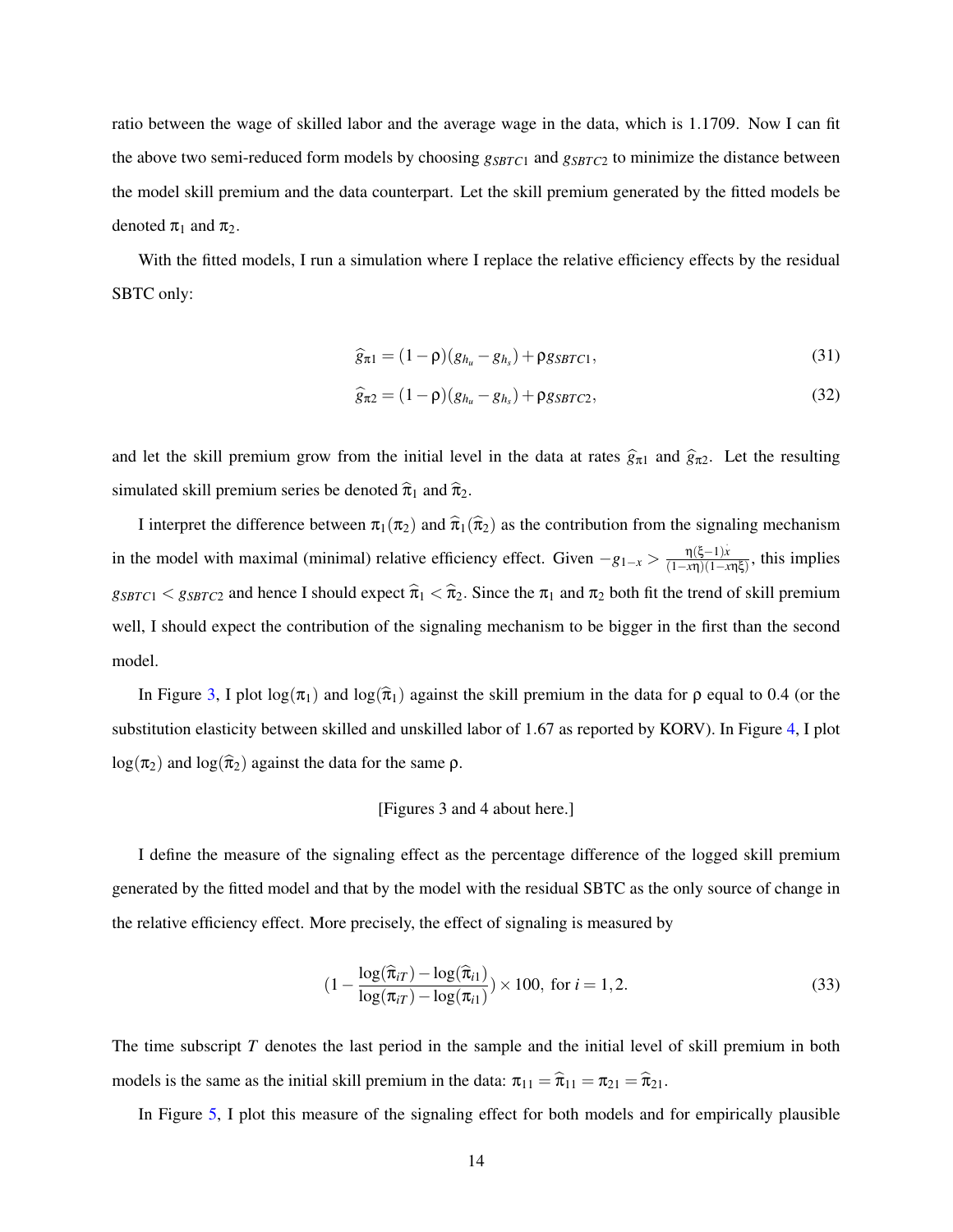ρ ranging from 0.29 to 0.5. For example, for ρ equal to 0.4, the effect of signaling from the model with maximal relative efficiency effect is 57.63% and that from the model with minimal relative efficiency effect is 13.03%. As is demonstrated by these simulations, the effect of signaling can range from just over  $10\%$ of the observed growth in skill premium to over 50%. The actual contribution of signaling depends on the particular economic environment one is looking at.

### [Figure 5 about here.]

To sum up, the results suggest that the signaling mechanism formalized here will not likely generate the entire growth of skill premium in a realistic setting. However they do suggest the type of environment in which the signaling has a bigger effect: for example where the aggregate production function displays a high elasticity of substitution between skilled and unskilled labor, and/or where the college education system becomes increasingly efficient in discriminating high talent.

# <span id="page-14-0"></span>3 A Quantitative Assessment: US 1980-2003

During the period 1974 to 1997, the US saw a monotonically increasing trend in the college enrollment rates, which provides us with a convenient environment to evaluate the signaling mechanism developed in this paper (Figure [1\)](#page-23-0). Section [2.3](#page-10-0) makes it clear that the signaling mechanism is unlikely to be the sole driver of the increase in skill premium. Therefore the proper question to ask is, under reasonable parameter values, how much the signaling mechanism can help generate the observed skill premium. To that end, I estimate a semi-reduced-form model in the spirit of [\(29\)](#page-12-0) or [\(30\)](#page-12-1), but retaining the structural elements in the relative efficiency effect.

To be more specific, I incorporate the reduced-form SBTC into the model by replacing the evolution of  $\Psi_s(t)$  in [\(18\)](#page-9-3) with  $\frac{8}{s}$  $\frac{8}{s}$  $\frac{8}{s}$ 

$$
\Psi_s(t) = e^{(1+\gamma_{SBTC}) \cdot t} \frac{\int_0^{\overline{\theta}} \theta p(\theta) dG}{\int_0^{\overline{\theta}} p(\theta) dG}.
$$
\n(34)

$$
\Psi_{st} = (1 + \gamma_{SBTC})^t \frac{\int_0^{\theta} \theta p(\theta) dG}{\int_0^{\overline{\theta}} p(\theta) dG}.
$$

This is the notation I will adopt in Section [3.2.](#page-17-0)

 ${}^{8}$ In the Methodology section [3.2,](#page-17-0) I use the discrete version of the dynamic system with each period equal to a year in the data. For example, the actual series of the efficiency unit of skilled labor in the simulation is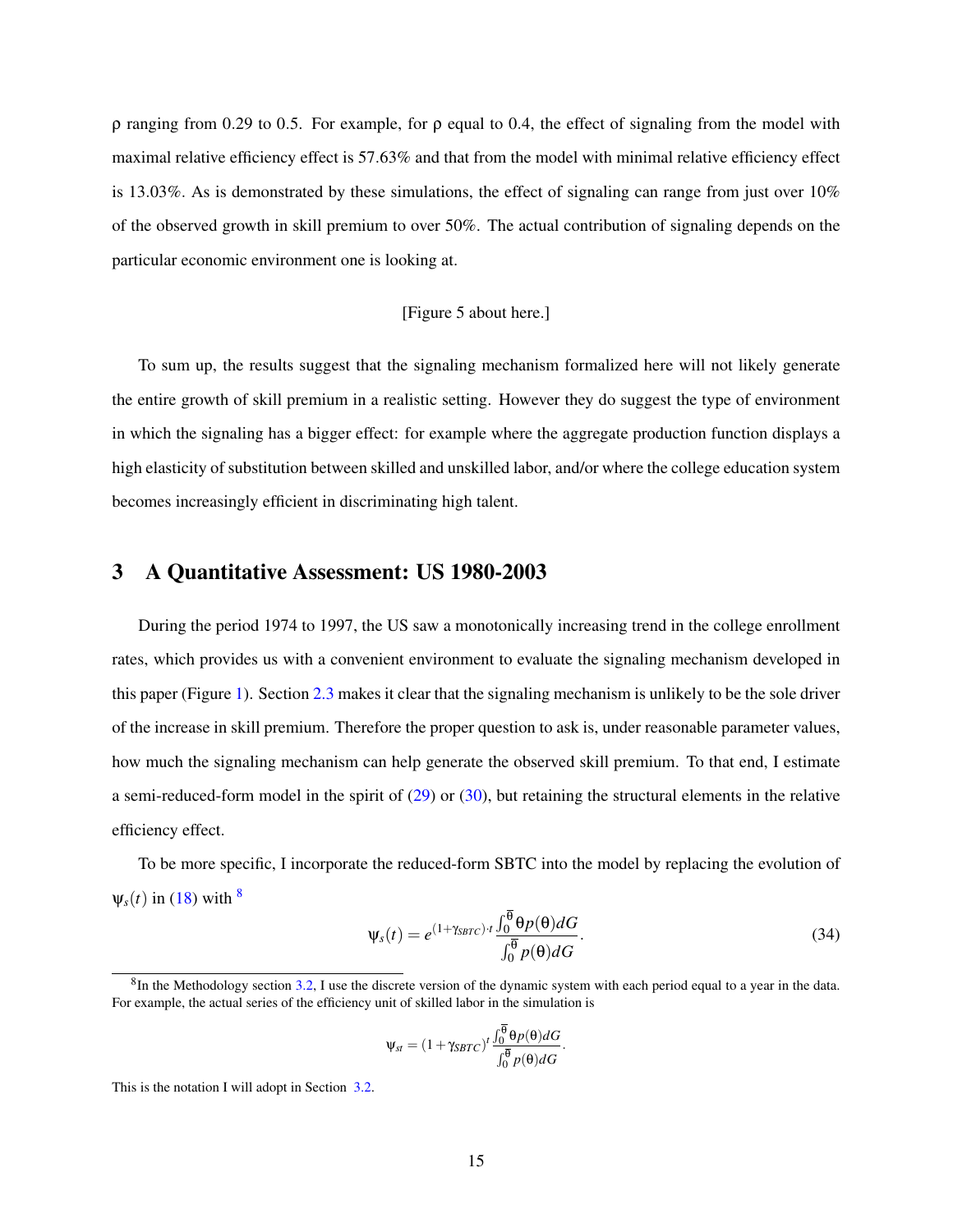The parameter  $\gamma_{SBTC}$  in  $\psi_s(t)$  is the residual growth rate of SBTC that is needed on top of the contribution from the signal to generate the skill premium. Note that given our choice of production function and our sample period in which the college enrollment rates increase monotonically, the signaling mechanism and the SBTC are the only two sources that drive up the skill premium. The model remains the same as is described in [\(24\)](#page-10-1) except for the modification in  $\psi_s(t)$ .

In order to assess the contribution of the signaling mechanism, I first fit the model to the data (according to a procedure specified later) and then use the fitted model to simulate a hypothetical trend of skill premium, keeping the enrollment rate in the efficiency unit of the unskilled labor fixed at the initial enrollment rate:

<span id="page-15-1"></span>
$$
\Psi_u(t) = \frac{\int_0^{\overline{\theta}} \theta dG - x_0 \int_0^{\overline{\theta}} \theta p(\theta) dG}{1 - x_0 \int_0^{\overline{\theta}} p(\theta) dG}.
$$
\n(35)

Under a stationary environment where  $G(\cdot)$  and  $p(\cdot)$  are time-invariant, this would imply a fixed efficiency unit of the unskilled labor. The simulated skill premium would in generally rise slower than the predicted skill premium from the fitted model. I interpret the difference in these two trends of skill premium as a measure of the signaling effect in the same way as in [\(33\)](#page-13-0).

The enrollment rates  $x(t)$  and the skill premium  $\pi(t)$  in the model have straight-forward data counterparts. The term  $\int_0^{\theta} p(\theta) dG$  corresponds to the average college completion rate in the population. With the enrollment rate and college completion rate in hand, I can construct the supply of skilled young workers  $h_s$  and the unskilled young workers  $h_u$  according to [\(17\)](#page-9-1) and [\(19\)](#page-9-2). I develop two alternative strategies to pin down  $\int_0^{\theta} \theta dG$  and  $\int_0^{\theta} \theta p(\theta) dG$  and discuss the implications of these strategies on our measure of the signaling effect. In what follows, I discuss the data, the methodology and present the results.

### <span id="page-15-0"></span>3.1 Data

The data is structured to facilitate the interpretation of a period in the model. The model year refers to the year for which the skill premium is calculated. Within the same period in the model, the enrollment rate six years and college completion rate two years before the model year are used. This is to accommodate the fact that the skill premium is calculated for the age group 23-26. The first period in our sample is 1980 and the last is 2003.

*Skill premium*. To be consistent with the theoretic prediction that later cohorts who are subject to a stronger signaling effect face a higher premium, the calculation of college premium is cohort-based. I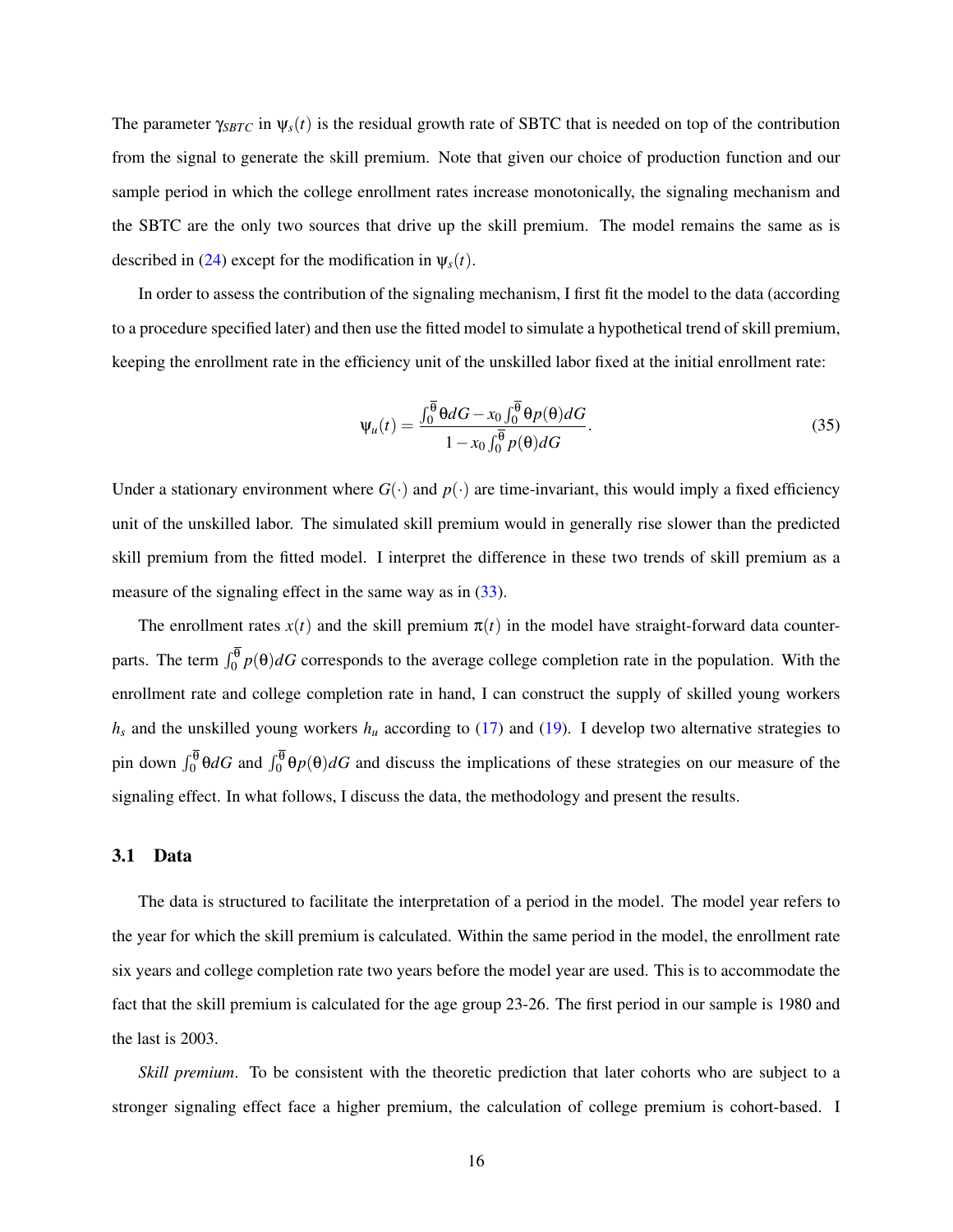computed the wage series using the CPS March data from 1980 to 2003 by age groups and focus on the age group 23-26. Only fullyear fulltime workers that have positive wage and schooling are considered. The skill premium is the ratio between the weekly wage of a college graduate and the weekly wage of a high school graduate. In order to compute the wage rates, I regress the reported weekly wage by gender on dummies of education, geographic region and race. CPS sampling weights are used. The education has five categories: high school dropouts, high school graduates, some college, college graduates and above. The geographical region has four: Northeast region, Midwest region, South region and West region. The race variable has three: white, black and other. The weekly wage of a college graduate (or a high school graduate) is the sample average of the predicted wage for a white worker with an exact college degree (or an exact high school diploma) across geographical regions. I compute the skill premium by gender and by year. Then the skill premium in a given year is obtained by averaging the gender-specific skill premia in that year with the gender-specific aggregate weeks worked as weights. Lastly, we apply the Hodrick-Prescott (HP) filter with a smoothing parameter of 6.25 to this annual series of the skill premium. The construction of the college wage premium essentially follows [Autor et al.](#page-33-0) [\[2008\]](#page-33-0).

*College enrollment rate*. The college enrollment and the number of high school completers from 1974 to 1997 are taken from Table 191 "College Enrollment and Enrollment Rates of Recent High School Completers, by sex: 1960 through 2006" in *Digest of Education Statistics 2007*, available on the National Center for Education Statistics (NCES) website. The definition of high school completers is all individuals age 16 to 24 who graduated from high school or completed a GED during the preceding 12 months. The enrollment rate is the ratio between the total enrollment in a given year over the total number of high school completers. HP filter with a smoothing parameter of 6.25 is also applied to this series.

*College completion rate.* To construct the college completion rate, I take the number of bachelor's degrees conferred by degree-granting institutions each year from 1978 to 2001 and divide it by the total college enrollment four years before. The number of bachelor's degrees conferred by degree-granting institutions by control of institution and by year is taken from Table 266 "Degrees conferred by degree-granting institutions, by control of institution and level of degree: 1969-70 through 2005-06" in *Digest of Education Statistics 2007*. Only bachelor's degrees are counted and the total number is the sum of the number of degrees conferred from public institutions and that from private institutions. The raw data shows a clear upward trend as well as a high volatility. I then regress the raw data on the year and the year squared and use the predicted completion rate instead in the quantitative analysis.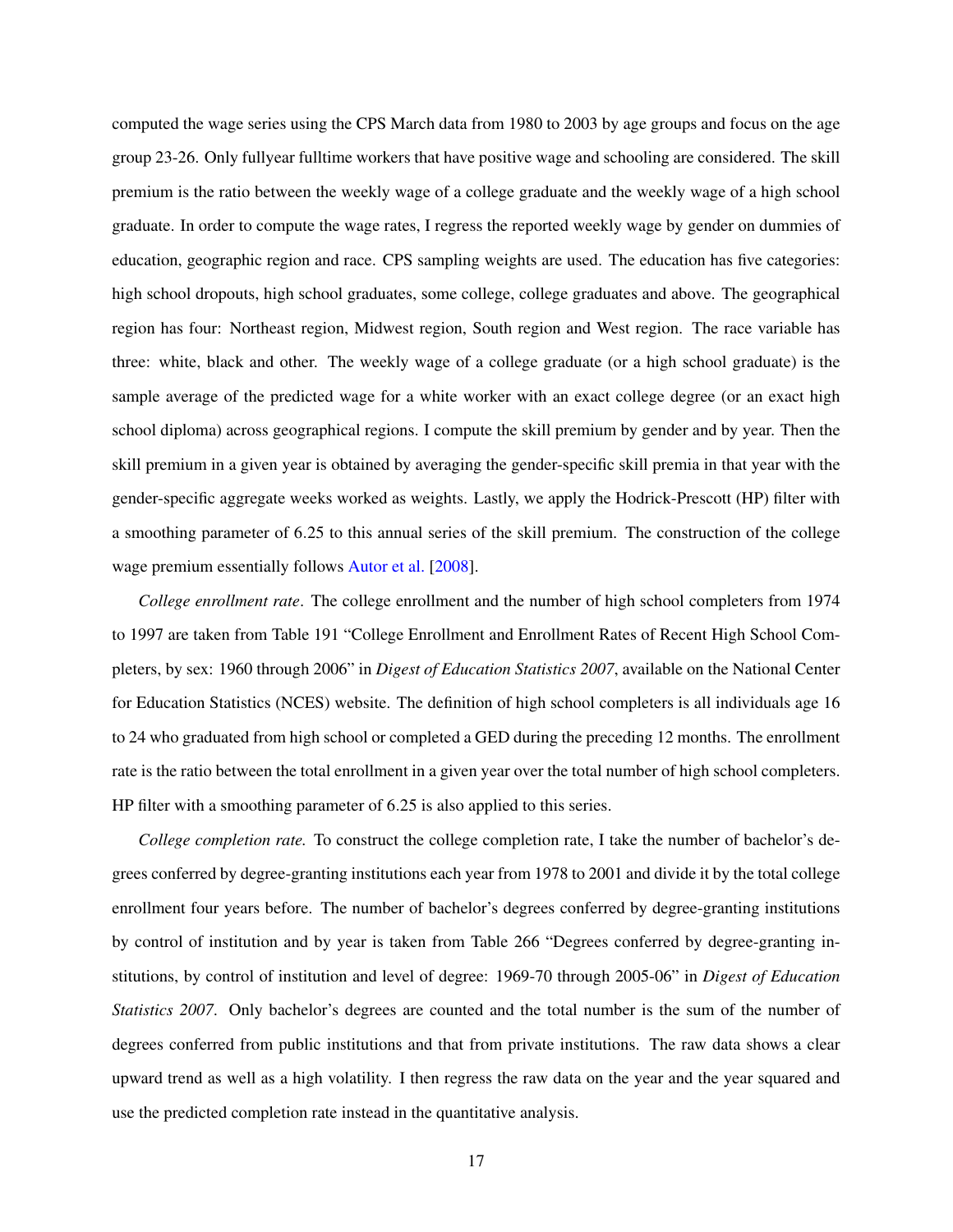*Cost of college*. In order to construct the real net cost of college, I need both the sticker price (tuition, fee, room and board, or TFRB) and the total aid per student. The TFRB is reported by types of institution in Table 5 "Average Published Tuition and Fee and Room and Board Charges at Four-Year Institutions in Constant 2009 Dollars, 1979-80 to 2009-10" in *Trends in College Pricing 2009*. I take the enrollmentweighted average of the TFRB in public institutions and in private institutions. The average aid per student is taken from the source data of Figure 11 "Average Aid per Full-Time Equivalent Student in Constant (2008) Dollars, 1973-74 to 2008-09" in *Trends in Student Aid 2009*. The total aid includes grants, loans (excluding private nonfederal loans), federal work-study and education tax benefits. After converting both the TFRB and the aid in constant 2006 dollar, I define the difference between the two as the real net cost of college. The net cost of college has grown only modestly during the 1980 to 2009 period for which I have data (Figure [6\)](#page-25-1). I take the average across years as the empirical counterpart of *Q*, which is 5444 constant 2006 dollars.

*Initial income distribution in 1980*. The income distribution in the initial period of the model is proxied by the income distribution in 1980. I take the total family income distribution of all married 40-50 years old males in 1980 from CPS March. These families are likely to have children around 20-year-old in the same year, who face the college attendance decision. Starting from the empirical distribution of family income deflated to constant 2006 dollars, I use the normalized kernel density estimate based on a normal kernel function as the input to the model. The normalization occurs to match the initial enrollment rate of 0.4887 in 1980. More specific, let the income distribution before normalization be denoted  $cdf(\cdot)$  and I normalize the income distribution by scaling all income down by a constant  $\xi$ , which satisfies  $\xi = \frac{\widehat{cdf}^{-1}(1-0.4887)}{O}$  $\frac{(-0.4887)}{Q}$ . The resulting income distribution has an income of *Q* at the 51*th* percentile. Denote the normalized distribution of family income in 1980 as  $cd f(\cdot)$ .

In what follows, denote the empirical series of the skill premium, the enrollment rates and the college completion rates as *skpm<sup>t</sup>* , *enrl<sup>t</sup>* and *comp<sup>t</sup>* .

#### [ Figure 6 about here. ]

### <span id="page-17-0"></span>3.2 Methodology

The general procedure consists of two steps. First, I do a simple calibration exercise for the model described in [\(24\)](#page-10-1). The calibration proceeds in two nested optimization routines. In the outside loop, I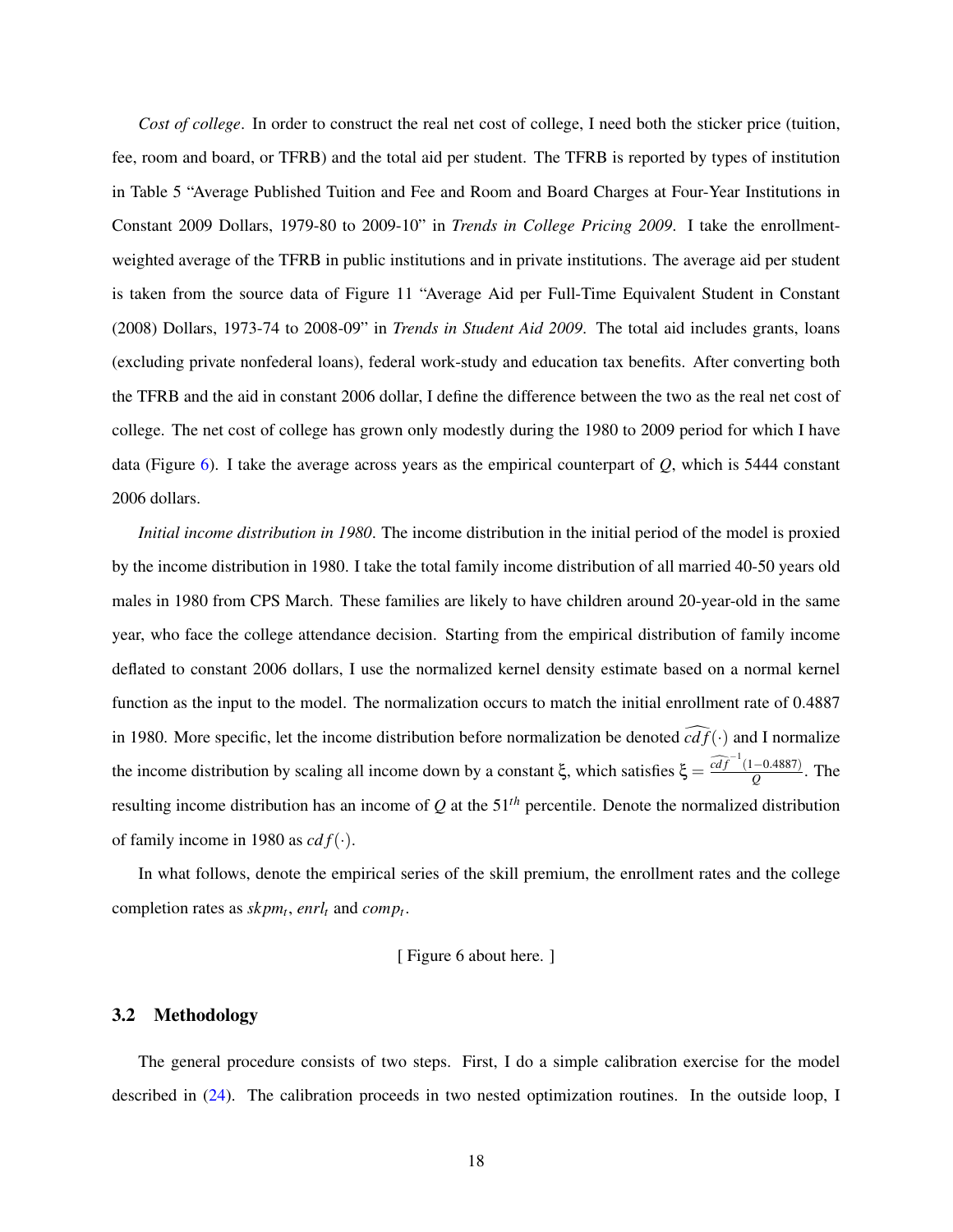choose the rate of growth of the SBTC, γ*SBTC*, to minimize the distance between the model generated skill premium and that in the data. In the inside loop, for a given value of γ*SBTC*, I choose the saving rate φ which governs the rate at which the dynasties in the model accumulate capital to minimize the distance between the model generated enrollment rate and that in the data. With the fitted model in hand, in the second step, I simulate the skill premium from this model keeping the enrollment rates in the efficiency unit of the unskilled labor fixed at the initial enrollment rate, i.e. according to [\(35\)](#page-15-1). Unsurprisingly, the resulting skill premium grows a lot slower than the skill premium generated by the fitted model. The difference between the growth of these two series of skill premium is attributed to the signaling mechanism.

|  | The key parameters of the model are taken from the estimates from the empirical literature: |  |  |  |  |  |
|--|---------------------------------------------------------------------------------------------|--|--|--|--|--|
|  |                                                                                             |  |  |  |  |  |

| Model | Value | Interpretation                                                          |
|-------|-------|-------------------------------------------------------------------------|
|       | 0.4   | It implies an elasticity of substitution between skilled and unskilled  |
|       |       | labor of $1.67$ (KORV).                                                 |
| μ     | 1/3   | Income share parameter of capital vs aggregate labor.                   |
| σ     | $-1$  | It implies an elasticity of substitution between capital and aggregated |
|       |       | labor of $0.5$ . (Antras [2004])                                        |
|       | 0.6   | Income share parameter of unskilled labor vs skilled labor.             |

To simulate the model according to the dynamic system [\(24\)](#page-10-1), I still need to pin down  $\int_0^{\theta} \theta dG$  and  $\int_0^{\theta} \theta p(\theta) dG$ . Since I effectively allow  $\int_0^{\theta} p(\theta) dG$  to vary over time by equating it with the empirical average college completion rate,  $comp_t$ , I should also allow the possibility for  $\int_0^\theta \theta p(\theta) dG$  to vary over time. To the extent that there is no consensus on an adequate measure of talent for the US during the sample period, to which I can directly calibrate, I decide to determine these series within the model.

Ultimately, the value of  $\int_0^{\theta} \theta dG$  and  $\int_0^{\theta} \theta p_t(\theta) dG$  determine: 1) the relative productivity of skilled versus unskilled labor, and 2) the relative productivity of labor versus capital. Point 1) suggests that I determine the ratio  $\int_0^\theta \theta dG / \int_0^\theta \theta p_0(\theta) dG$  in the initial period by matching the initial level of skill premium in the model with that in the data:

$$
skpm_0 = \frac{1 - \lambda}{\lambda} \frac{h_{u0}}{h_{s0}} \left[\frac{s_0}{u_0}\right]^{\rho} = \frac{1 - \lambda}{\lambda} \frac{1 - enrl_0 \cdot comp_0}{enrl_0 \cdot comp_0} \left(\frac{enrl_0}{\int_0^{\overline{\theta}} \theta dG / \int_0^{\overline{\theta}} \theta p_0(\theta) dG - enrl_0}\right)^{\rho}.
$$
 (36)

Next, given  $\int_0^\theta \theta dG / \int_0^\theta \theta p_0(\theta) dG$ , Point 2) suggests that I solve out  $\int_0^\theta \theta p_0(\theta) dG$  by requiring the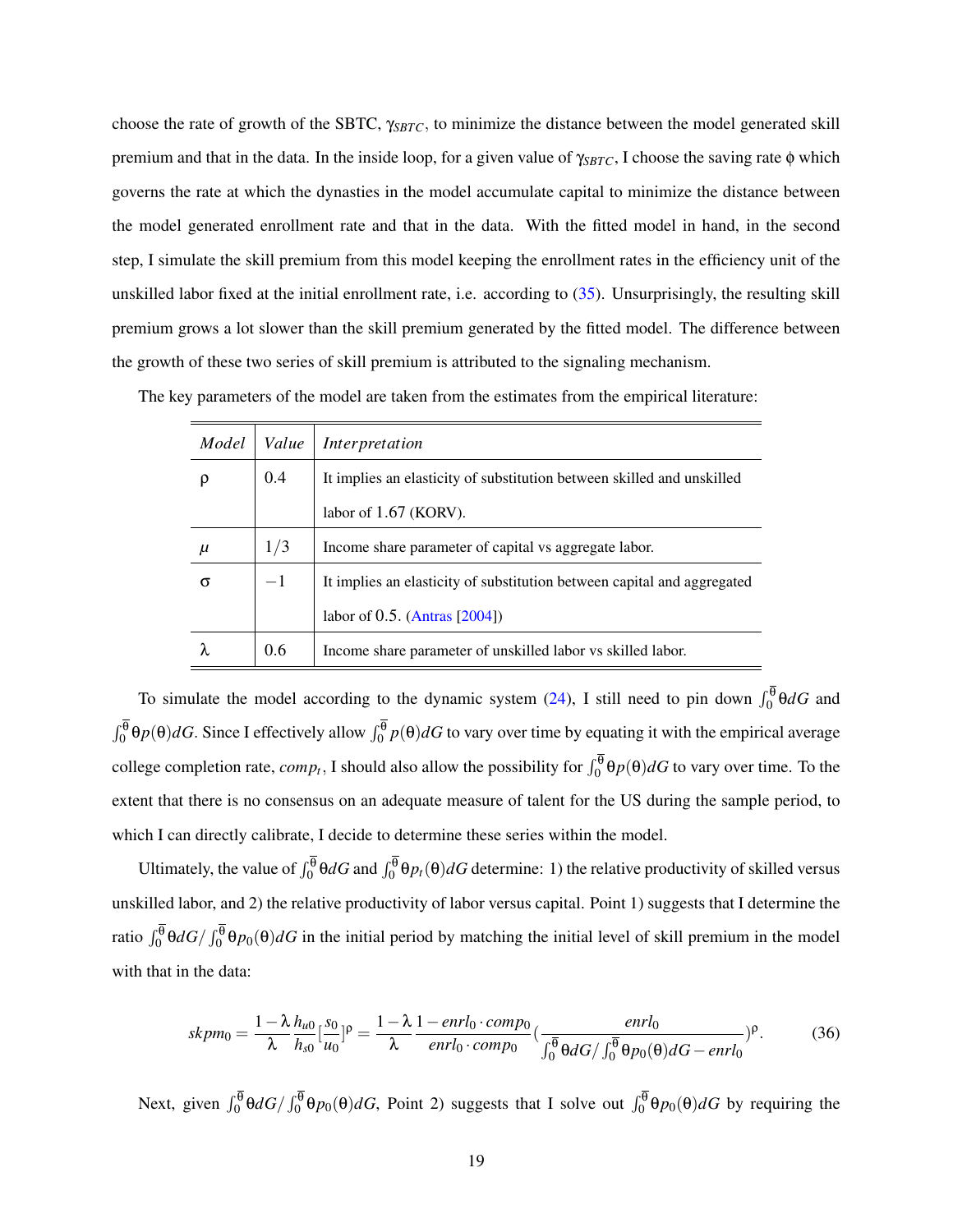capital-labor share of income in the initial period to be 1/2:

$$
\frac{1}{2} = \frac{\mu}{1-\mu} \left\{ \frac{k_0}{\left[\lambda u_0^{\rho} + (1-\lambda)s_0^{\rho}\right]^{\frac{1}{\rho}}} \right\}^{\sigma}
$$
\n
$$
= \frac{\mu}{1-\mu} \left\{ \frac{k_0}{\int_0^{\overline{\theta}} \theta p_0(\theta) dG \left[\lambda \left(\int_0^{\overline{\theta}} \theta dG / \int_0^{\overline{\theta}} \theta p_0(\theta) dG - x_0 \right)^{\rho} + (1-\lambda)x_0^{\rho}\right]^{\frac{1}{\rho}}} \right\}^{\sigma}
$$
\n
$$
= \frac{\mu}{1-\mu} \left\{ \frac{mean(cdf(\cdot)) - enrl_0 \cdot Q}{\int_0^{\overline{\theta}} \theta p_0(\theta) dG \left[\lambda \left(\int_0^{\overline{\theta}} \theta dG / \int_0^{\overline{\theta}} \theta p_0(\theta) dG - enrl_0 \right)^{\rho} + (1-\lambda) \cdot enrl_0^{\rho}\right]^{\frac{1}{\rho}}} \right\}^{\sigma}.
$$
\n(37)

Once I have  $\int_0^{\theta} \theta p_0(\theta) dG$ , it is straight-forward to back out  $\int_0^{\theta} \theta dG$ . Given  $\int_0^{\theta} \theta p_0(\theta) dG$ , I consider two alternative models of how  $\int_0^{\theta} \theta p_t(\theta) dG$  evolves over time. **Model 1.** I let  $\int_0^{\theta} \theta p_t(\theta) dG$  grow at the same rate as the college completion rates:

$$
\int_0^{\overline{\theta}} \theta p_t(\theta) dG = \int_0^{\overline{\theta}} \theta p_0(\theta) dG \cdot \frac{comp_t}{comp_0}.
$$
 (38)

Model 1 respects the tight restriction from the theory that the expected talent of a college graduate remains constant over time:

$$
E[\theta|CG] = \frac{\int_0^{\overline{\theta}} \theta p_t(\theta) dG}{comp_t} = \frac{\int_0^{\overline{\theta}} \theta p_0(\theta) dG}{comp_0}.
$$
\n(39)

Let the skill premium generated by the fitted model be denoted  $\pi_t$ . With the fitted model, I simulate the hypothetical trend of the skill premium fixing the enrollment rates at the initial level:

$$
\widehat{\pi}_t = \frac{1 - \lambda}{\lambda} (\frac{h_{ut}}{h_{st}})^{1 - \rho} (\frac{\Psi_{st}}{\widehat{\Psi}_{ut}})^{\rho}, \tag{40}
$$

where  $h_{ut}$ ,  $h_{st}$  and  $\psi_{st}$  remain as before and  $\hat{\psi}_{ut}$  is given by

$$
\widehat{\psi}_{ut} = \frac{\int_0^{\overline{\theta}} \theta dG - x_0 \int_0^{\overline{\theta}} \theta p_t(\theta) dG}{1 - x_0 \cdot comp_t}.
$$
\n(41)

The difference between  $\hat{\pi}_t$  and  $\pi_t$  defines the measure of the signaling component.

In light of the recent finding by [Carneiro and Lee](#page-33-5) [\[2011\]](#page-33-5), I feel that requiring the quality of college graduates to remain constant due to a parsimonious theoretical model is somewhat restrictive. Carneiro and Lee show that the average quality of the US college graduates has decreased over the 1960 to 2000 period and the decline has a substantial impact on the evolution of the wage distribution. More specifically, their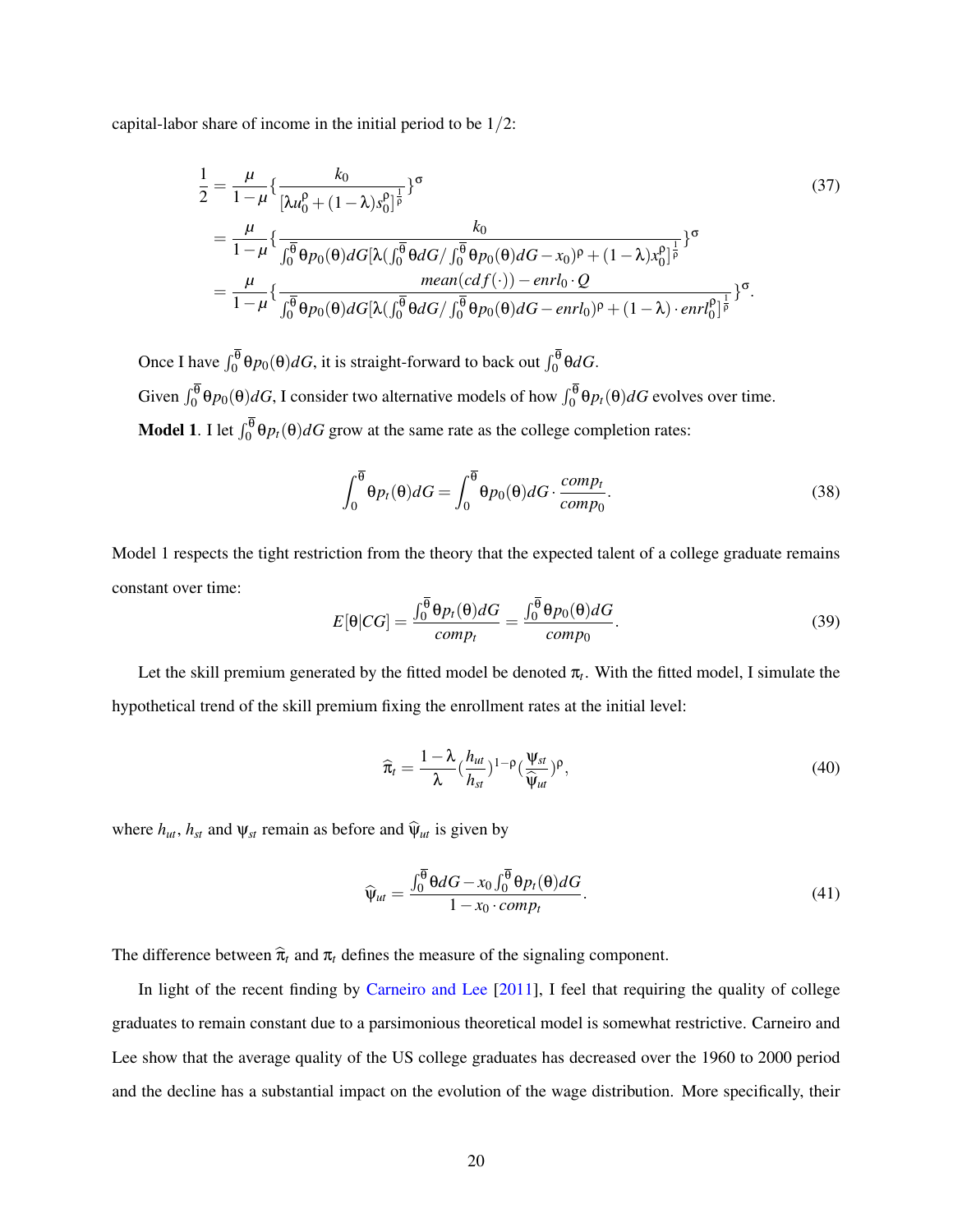estimates imply that if the quality of college graduates had been fixed at the 1960 level, the (logged) skill premium would have grown 30% more by 2000. In Model 2, I modify my assumption on the expected talent of college graduates and calibrate its trend to match their result.

Model 2. I calibrate the decrease in the expected talent of college graduates so that with the fitted model, if I had fixed the expected talent of the college graduate at the initial level, the model would generate a trend of the (logged) skill premium that is 17.25% higher than what the fitted model generates.<sup>[9](#page-0-0)</sup> More precisely, I let  $\int_0^\theta \Theta p_t(\theta) dG$  vary over time at the rate ω:

$$
\int_0^{\overline{\theta}} \theta p_t(\theta) dG = \int_0^{\overline{\theta}} \theta p_0(\theta) dG \cdot (1 + \omega)^t,\tag{42}
$$

where the growth rate  $\omega$  is lower than the implied growth rate in the series  $comp<sub>t</sub>$  so that the average quality of a college graduate decreases over time:

$$
E_t[\Theta|CG] = \int_0^{\overline{\Theta}} \Theta p_0(\Theta) dG \cdot \frac{(1+\omega)^t}{comp_t}.
$$
\n(43)

For each trial of ω, I fit the model as before by first choosing φ to fit the enrollment data (for a given γ*SBTC*) and next choosing γ*SBTC* to fit the skill premium data. With this model, I simulate the skill premium fixing the quality of college graduates  $E_t[\theta|CG]$  at the initial level,  $\int_0^{\theta} \theta p_0(\theta) dG/comp_0$ :

$$
\widetilde{\pi}_t = \frac{1 - \lambda}{\lambda} (\frac{h_{ut}}{h_{st}})^{1 - \rho} (\frac{\widetilde{\Psi}_{st}}{\widetilde{\Psi}_{ut}})^{\rho};
$$
\n(44)

where  $h_{ut}$  and  $h_{st}$  remain as before but  $\widetilde{\psi}_{st}$  and  $\widetilde{\psi}_{ut}$  are given as follows:

$$
\widetilde{\psi}_{st} = (1 + \gamma_{SBTC})^t \frac{\int_0^{\overline{\theta}} \theta p_0(\theta) dG}{comp_0}
$$
\n(45)

$$
\widetilde{\psi}_{ut} = \frac{\int_0^{\overline{\theta}} \theta dG - x_t \frac{\int_0^{\overline{\theta}} \theta p_0(\theta) dG}{comp_0} comp_t}{1 - x_t \cdot comp_t} \tag{46}
$$

I choose the  $\omega$  such that the (logged) skill premium  $\log(\tilde{\pi}_t)$  is 17.25% higher than the logged skill premium generated by the fitted model. With the choice of ω, I have pinned down all the parameters in the model. Then I follow the same procedure as before to measure the contribution from the signaling.

<sup>&</sup>lt;sup>9</sup>The number 17.25% is obtained from  $30\% \times 23/40$ .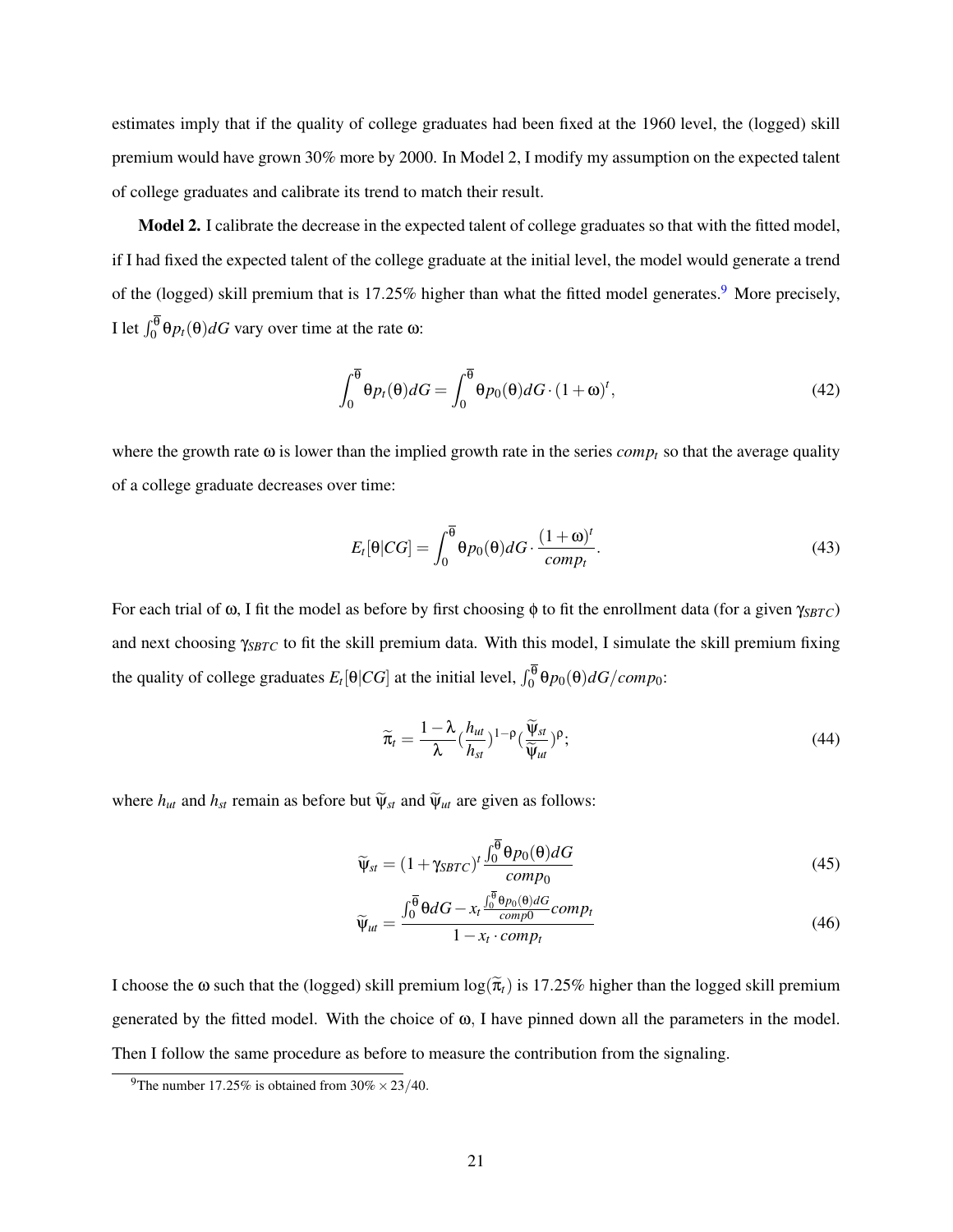Compared with Model 1, I expect it to be more difficulty for this model to generate the skill premium, due to the extra downward pressure on the skill premium from the deteriorating quality of the college graduates. Indeed, the implied residual growth of SBTC is higher for Model 2 than for Model 1.

### 3.3 Results

The fit of Model 1 in terms of the enrollment rates and the (logged) skill premium is reported in Figures [7](#page-26-0) and [8.](#page-26-1) In Figure [8,](#page-26-1) the solid blue line is the skill premium generated by the fitted Model 1 over the sample period. Since the model is essentially a theory about the trend of the skill premium, the model does not catch the swing in the skill premium in the late 1980s, yet it is able to match well with the overall increase in the skill premium in the data. The dashed blue line is the prediction of the skill premium from Model 1 fixing the enrollment rates at the initial level in forming the belief of the expected talent of high school graduates. Without recognizing the signaling that comes from the increased college attendance, the model generates an increase of the (logged) skill premium that is only 81.24% of the observed increase.

The fit of Model 2 is likewise presented in Figures [9](#page-27-0) and [10.](#page-27-1) The implied decline in the quality of college graduates (or the expected talent of college graduates) is about 4% of the initial level by the end of the 24 years of the sample period. In Figure [11,](#page-28-0) the dashed blue line shows the simulated skill premium from the fitted Model 2 fixing the quality of college graduates fixed at the 1980 level. It is 17.25% higher in 2003 relative to the skill premium from the fitted model (the solid blue line). With Model 2, the hypothetical skill premium shutting down the signaling mechanism stands at 84.77% in 2003 of the skill premium from the fitted model (Figure [10\)](#page-27-1).

Comparing Figures [8](#page-26-1) and [10](#page-27-1) with the bounds of the signaling effect in Figures [3](#page-24-0) and [4,](#page-24-1) the effect of signaling from either model falls close to the theoretical lower bound I established in Section [2.3.](#page-10-0) As I have expected, the implied growth of SBTC in Model 2 (7.84%) is higher than in Model 1 (7.55%).

From the above exercise, I can conclude that the effect from the signaling mechanism is not overwhelming but significant. It generates about 18.76% of the increase in the observed (logged) skill premium in Model 1 and about a perhaps more realistic 15.23% of the increase in the (logged) skill premium in Model 2, which takes into account the decline of the quality of the college graduates.

[Figures 7 to 11 about here.]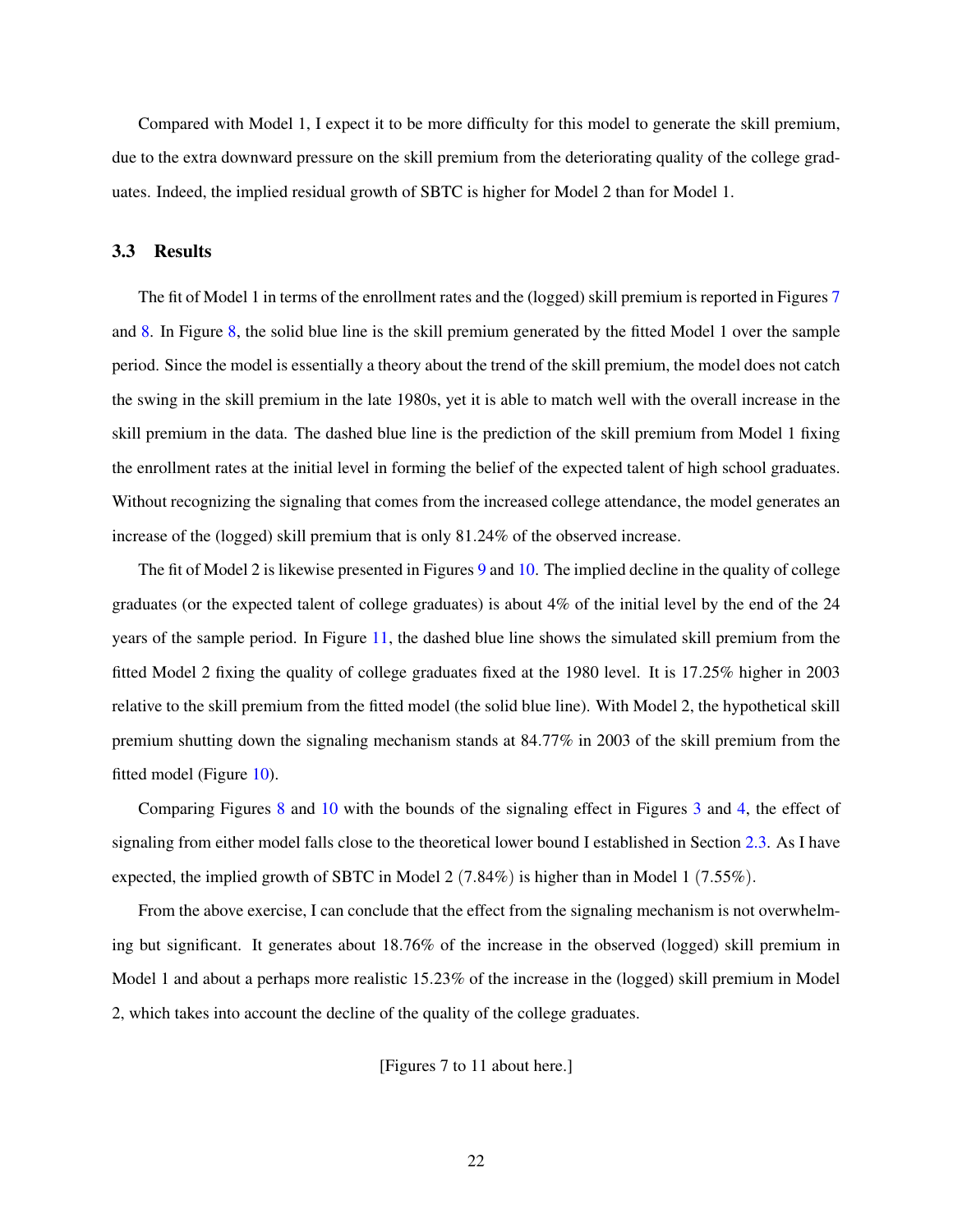### 4 Conclusion

Though the idea of education as a job market signal is well known [\(Spence](#page-34-6) [\[1973\]](#page-34-6) and [Stiglitz](#page-34-7) [\[1975\]](#page-34-7)), its application to the evolution of wage distribution hasn't been well articulated in theory. This paper is such an attempt. I develop a model with agents heterogeneous in initial wealth and talent, who make schooling decisions. The growth in the college enrollment rate due to increased access to college makes a high school diploma a clearer signal of low talent. If talent is useful in production, a college degree will be rewarded a higher premium relative to a high school diploma. This brings about a growing wage gap between college and high school graduates.

I show that the effect from the signaling mechanism I model tends to be strong when the elasticity of substitution between the college educated and non-college educated labor is high and/or when the college sector becomes increasingly efficient in discriminating high talent. However, the theoretical bound on the signaling effect suggests that the signaling mechanism itself is not likely the main driving force of the increase of skill premium.

When I calibrate the model to the observed trends in the skill premium for young workers and the college enrollment rates in the US from 1980 to 2003, I find that the signaling mechanism has a modest but sizeable effect on the increase in the college wage premium. In a model that also adjusts for the declining quality of college graduates, the signaling mechanism accounts for 15.23% of the increase in the observed college wage premium over the 24 years in the sample. I interpret my finding as suggesting that we economists should perhaps take a more serious approach to modeling the college sector as the supply of the skilled labor. Compositional changes in the "output" of the college sector can imply revisions to what we have understood as sources of a growing inequality.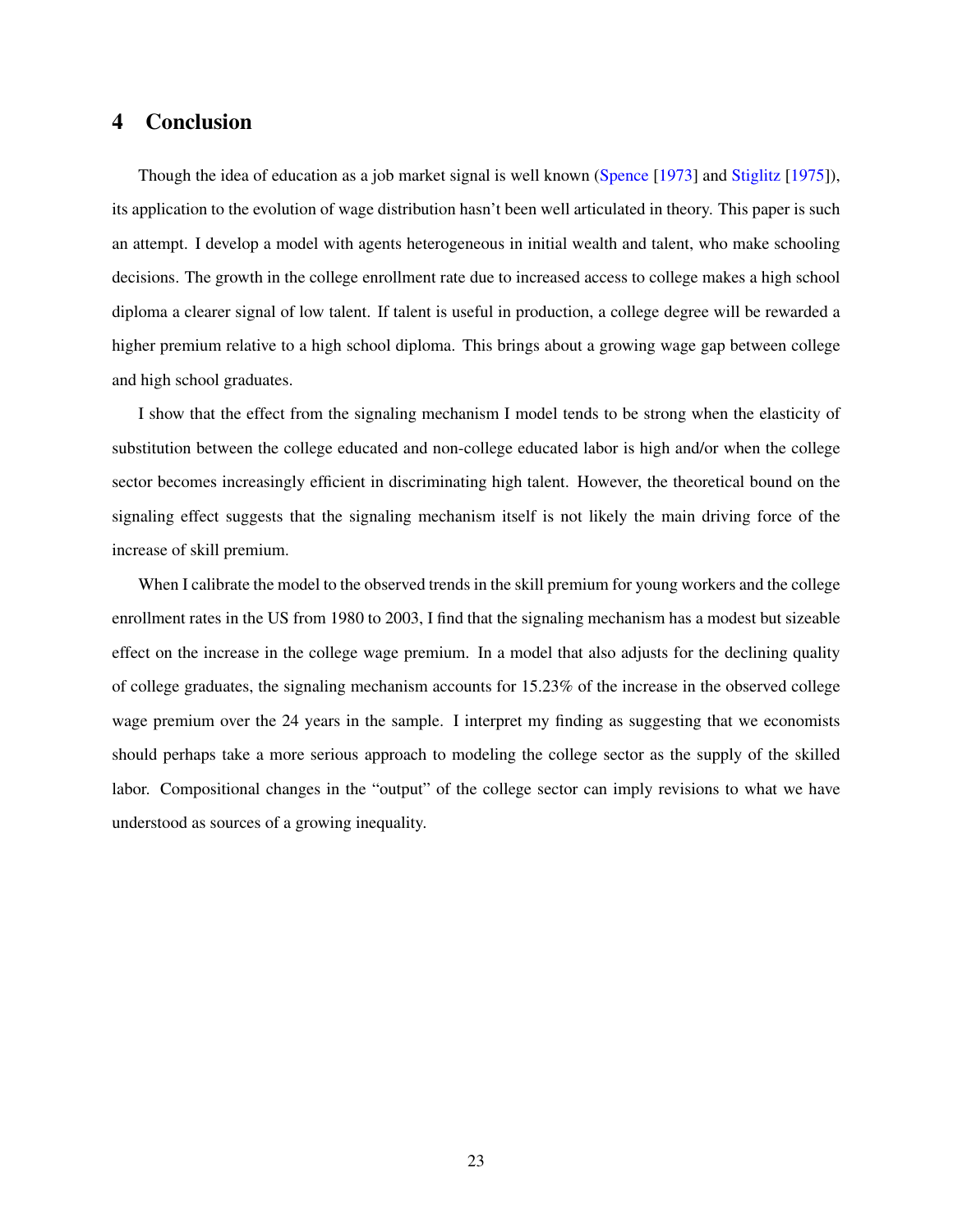<span id="page-23-0"></span>

Figure 1: HP Filtered Trend of Enrollment Rate and College Wage Premium: 1980-2005

<span id="page-23-1"></span>Figure 2: Skill Premium Generated by the Model with Max Relative Efficiency Effect but without Residual SBTC for High Values of ρ



Note: The blue lines are the (logged) skill premium generated from a model with maximal relative efficiency effect and no residual trend in SBTC, or the model  $(28)$ , for different values of ρ.

Note:The college wage premium plotted is the log of the ratio of the weekly wage of a college graduate and a high school graduate. The enrollment rates are from *Digest of Education Statistics 2007*. The weekly wage rates are constructed from the CPS March. For the details of the data construction, see Section [3.1.](#page-15-0)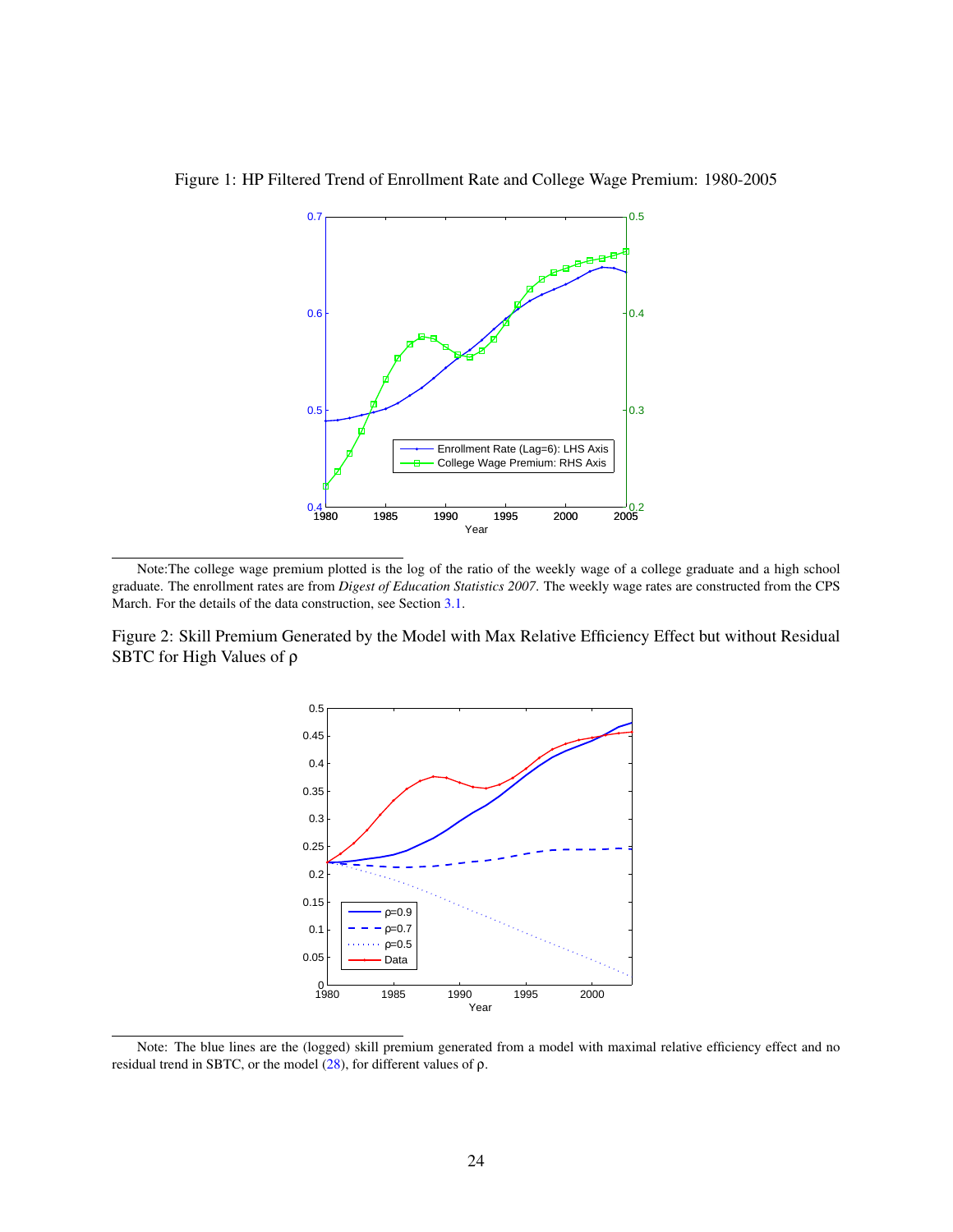<span id="page-24-0"></span>

Figure 3: Skill Premium from Model with Max Relative Efficiency Effect and Residual SBTC

Note: Fix ρ at 0.4. The solid blue line is the (logged) skill premium generated by a model with maximal relative efficiency effect and a residual trend in SBTC, or model [\(29\)](#page-12-0). The dotted blue line is the (logged) skill premium from the same model replacing the relative efficiency effect by the residual SBTC only.

Figure 4: Skill Premium from Model with Min Relative Efficiency Effect and Residual SBTC

<span id="page-24-1"></span>

Note: Fix ρ at 0.4. The solid blue line is the (logged) skill premium generated by a model with minimal relative efficiency effect and a residual trend in SBTC, or model [\(30\)](#page-12-1). The dotted blue line is the (logged) skill premium from the same model replacing the relative efficiency effect by the residual SBTC only.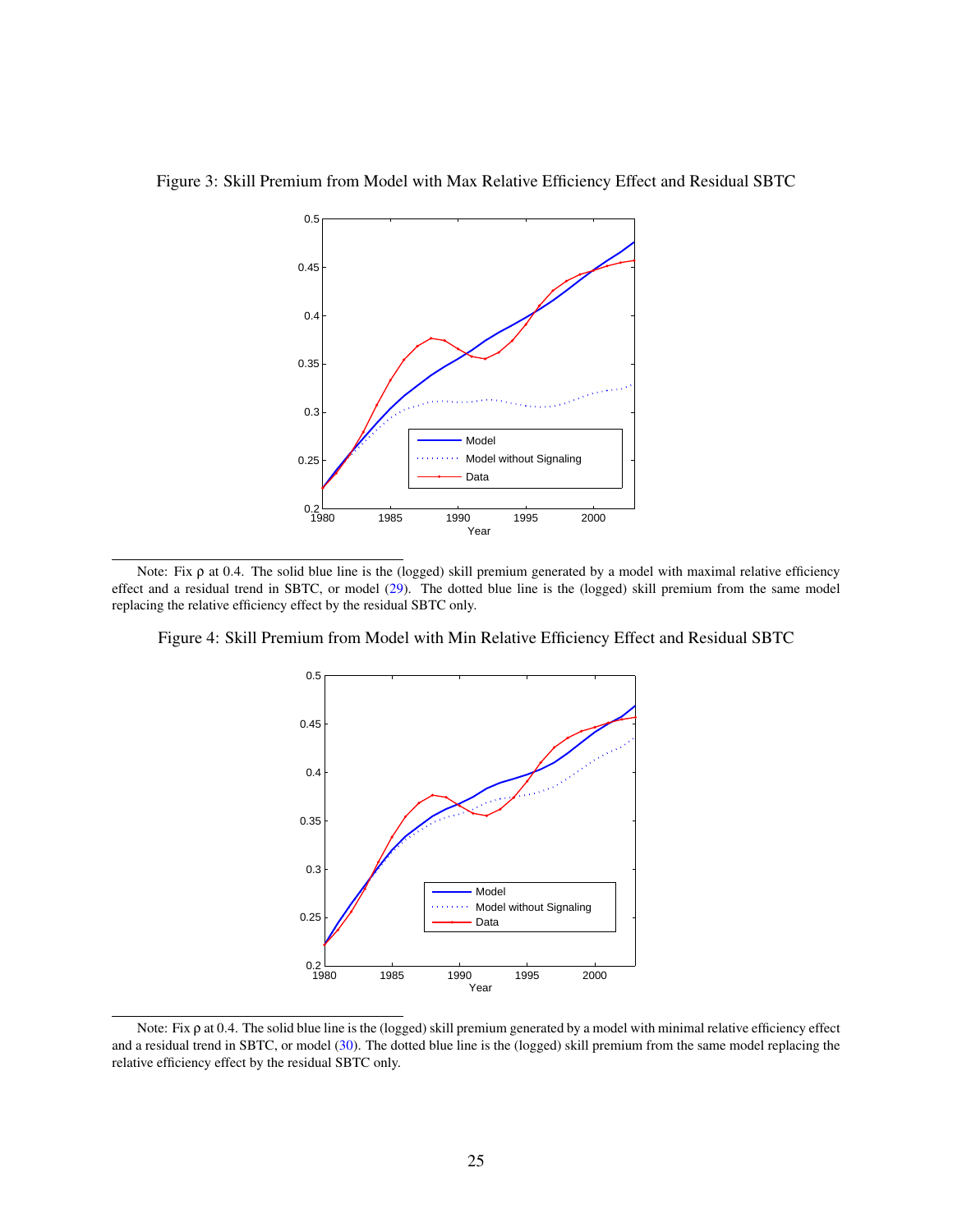

<span id="page-25-0"></span>Figure 5: Percentage of Skill Premium Driven by Changing Relative Efficiency Effect for Various ρ

Note: This is the percentage of the (logged) skill premium that is generated by a changing relative efficiency effect, a measure of the signaling effect of this model, for different values of ρ.

Figure 6: Real Tuition, Fees, Room and Board (TFRB) and Total Aid per FTE: 2006\$

<span id="page-25-1"></span>

Note: The TFRB is from *Trend in College Pricing 2009* and the total aid per full-time-equivalent student (FTE) is from *Trend in Student Aid 2009*. Both are published by the College Board. For the details of the data, see Section [3.1.](#page-15-0)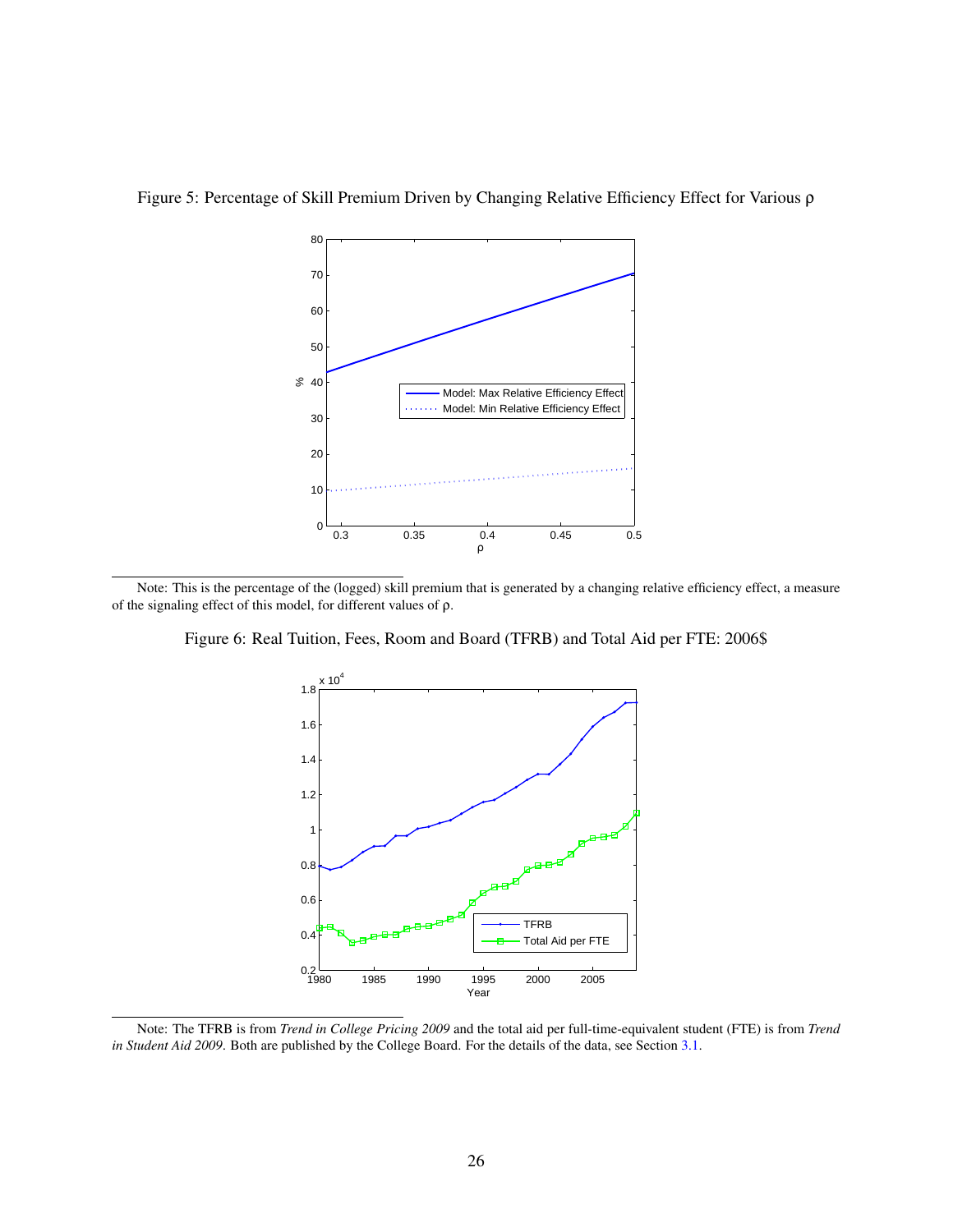<span id="page-26-0"></span>Figure 7: Model 1: Enrollment Rates, Model vs. Data



Note: The solid blue line is the endogenous enrollment rates generated by the fitted Model 1.

Figure 8: Model 1: Model Skill Premium with and without Signaling

<span id="page-26-1"></span>

Note: The solid blue line is the (logged) skill premium generated from the fitted Model 1. The dashed blue line is the (logged) skill premium generated from the fitted Model 1 fixing the enrollment rates in the belief of the expected talent of high school graduates at the 1980 level.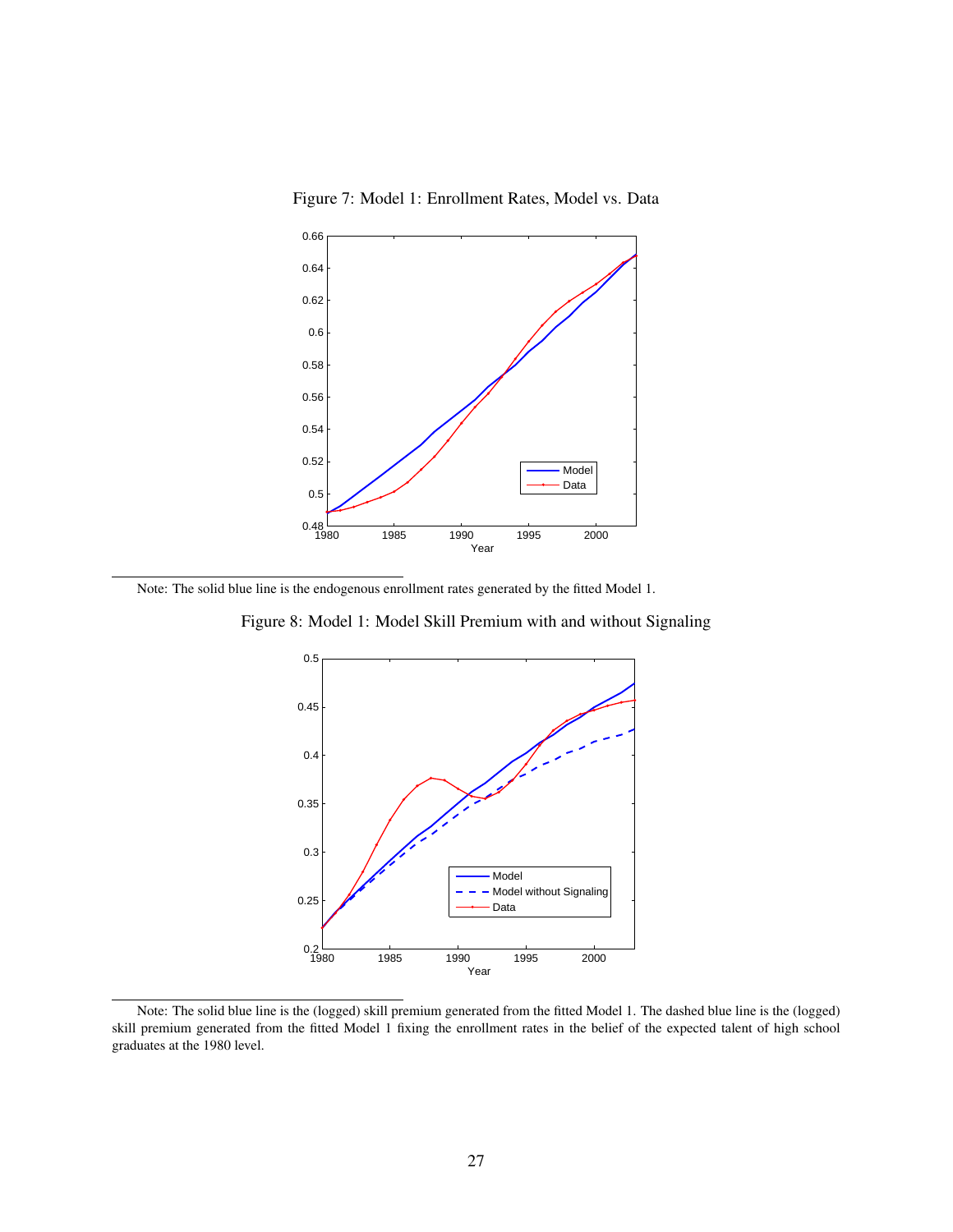<span id="page-27-0"></span>Figure 9: Model 2: Enrollment Rates, Model vs. Data



Note: The solid blue line is the endogenous enrollment rates generated by the fitted Model 2.

Figure 10: Model 2: Model Skill Premium with and without Signaling

<span id="page-27-1"></span>

Note: The solid blue line is the (logged) skill premium generated from the fitted Model 2. The dashed blue line is the (logged) skill premium generated from the fitted Model 2 fixing the enrollment rates in the belief of the expected talent of high school graduates at the 1980 level.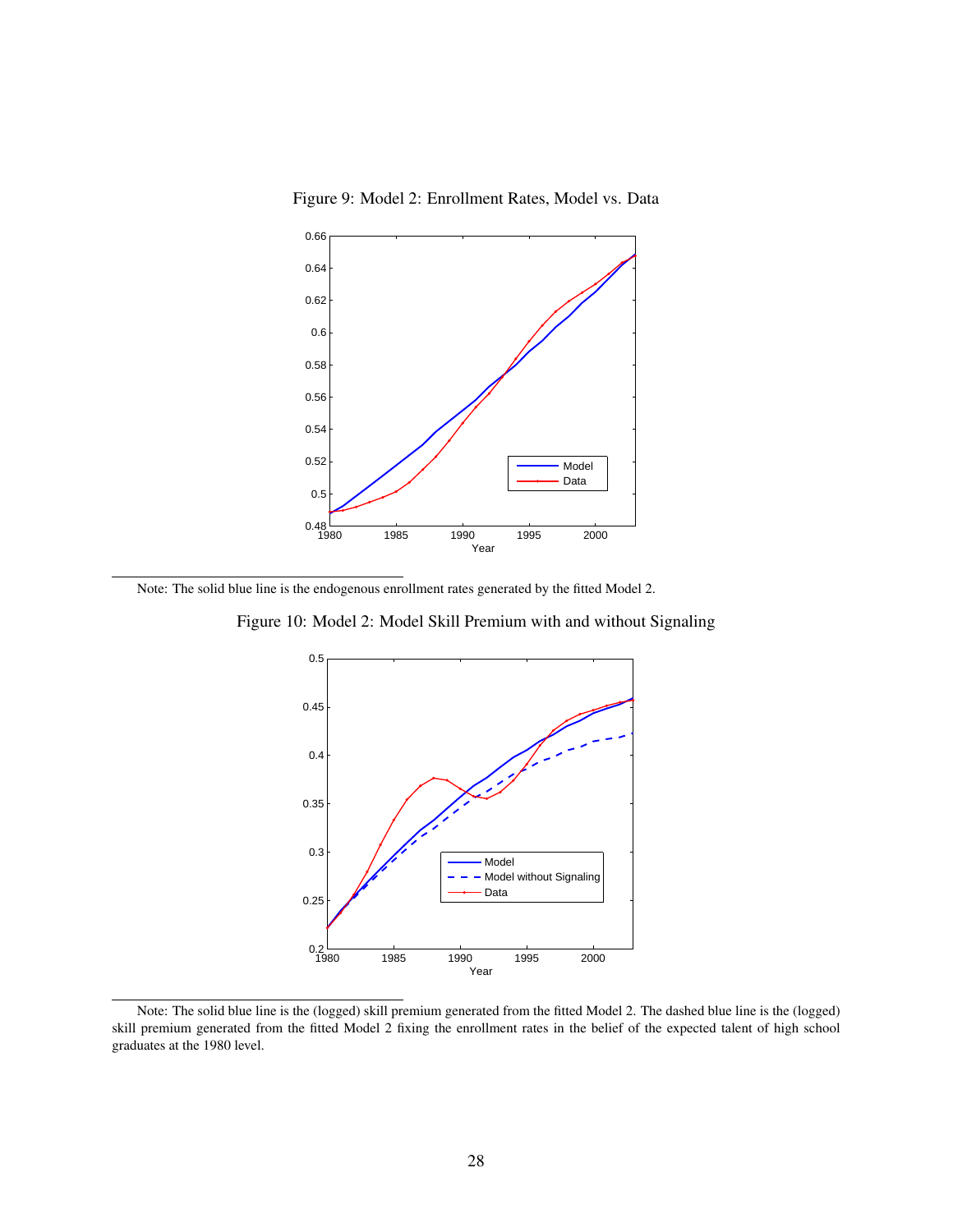<span id="page-28-0"></span>

Figure 11: Model 2: Skill Premium, Skilled Labor Quality Adjusted or Not

Note: The solid blue line is the (logged) skill premium generated from the fitted Model 2. The dotted blue line is the (logged) skill premium generated from the fitted Model 2 fixing the expected talent of college graduates in the efficiency units of the skilled and unskilled labor at the 1980 level.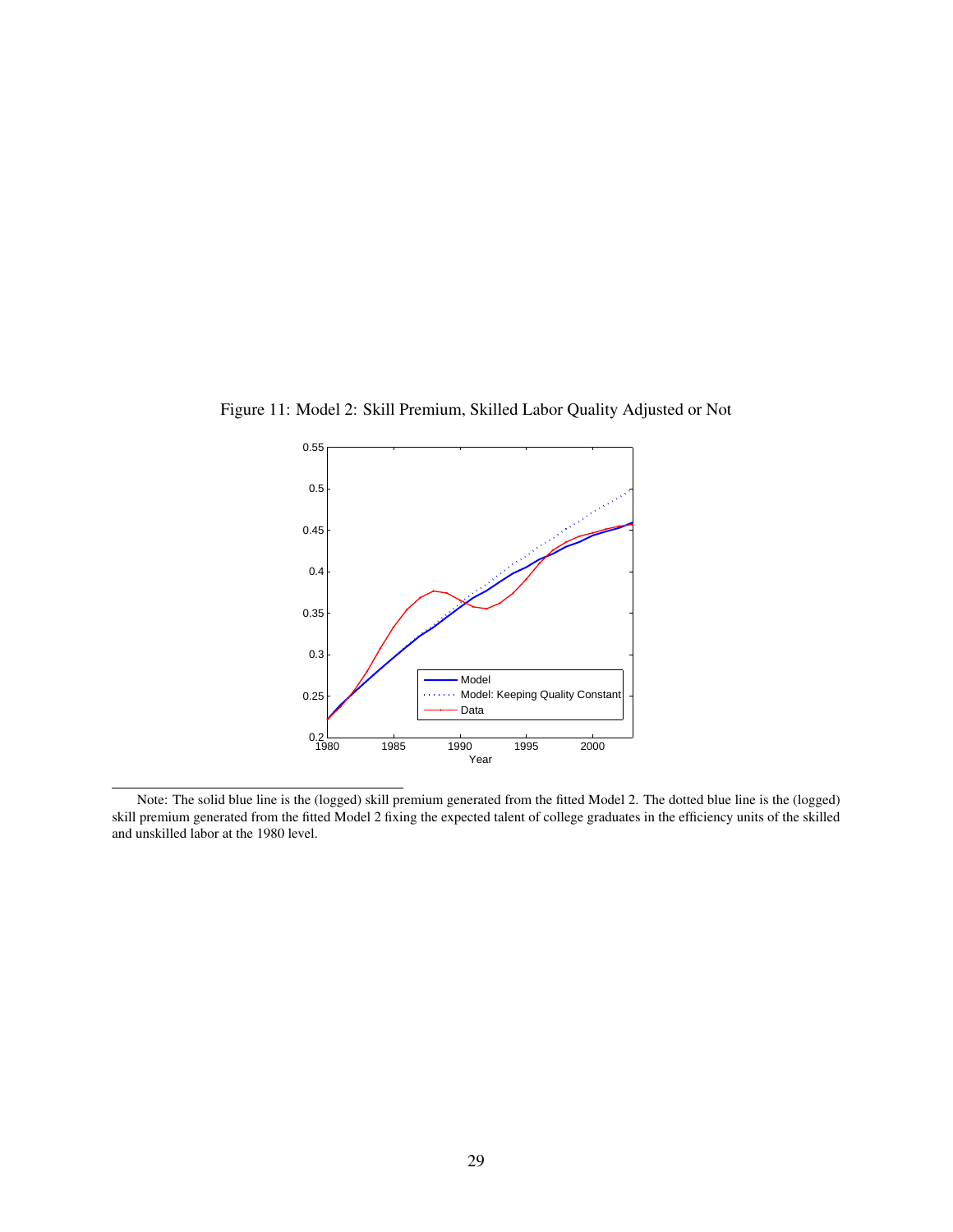# Appendix

### Proof of Lemma1.

*Proof.* Let the net benefit of going to college  $\Delta(\theta, k_0)$ , be defined as the difference between the choicespecific value functions in  $(4)$  and  $(5)$ , we have

$$
\Delta(\theta, k_0) \equiv v^c(k; \theta, k_0) - v^{nc}(k; \theta, k_0)
$$
\n
$$
= (1 - \phi + \phi \frac{dv}{dk})[p(\theta)(\overline{W} - \underline{W}) - R\underline{O}] > 0 \Rightarrow p(\theta)(\overline{W} - \underline{W}) - R\underline{O} > 0.
$$
\n(A.1)

This immediately implies for all  $\theta' > \theta$ ,

$$
\Delta(\theta', k_0) = (1 - \phi + \phi \frac{d\nu(k; \theta', k_0)}{dk}) [p(\theta')(\overline{W} - \underline{W}) - RQ] > 0.
$$
 (A.2)

That is, independent of *k*, the agent  $(\theta', k_0)$  would always prefer college as long as  $k \geq Q$ .  $\Box$ 

### Proof of Lemma 2.

*Proof.* If an agent indexed by  $(\theta, k_0)$  can afford college at *t*, then it must be true that  $k(t; \theta, k_0) \ge Q$ . The law of motion of capital at the individual level is

$$
\dot{k}(t; \theta, k_0) = \phi \max\{p(\theta)\overline{W}(t) + (1 - p(\theta))\underline{W}(t) + R(t)[k(t; \theta, k_0) - Q],
$$
\n(A.3)\n
$$
\underline{W}(t) + R(t)k(t; \theta, k_0)\} \ge \phi[\underline{W}(t) + R(t)k(t; \theta, k_0)] > 0.
$$

Since the capital stock at the individual level always grows at a positive rate (under any positive factor prices), once  $k(t; \theta, k_0) \geq Q$ , then  $k(t'; \theta, k_0) \geq Q$  for all  $t'$  greater than  $t$ .  $\Box$ 

### Proof of Proposition 1.

*Proof.* The sufficient and necessary condition of the existence of a wealth-separating equilibrium is to guarantee that agents of all talent find attending college attractive so that financial resources become the only hurdle to college enrollment. By *Lemma 1*, it is enough to show that schooling is an optimal choice for the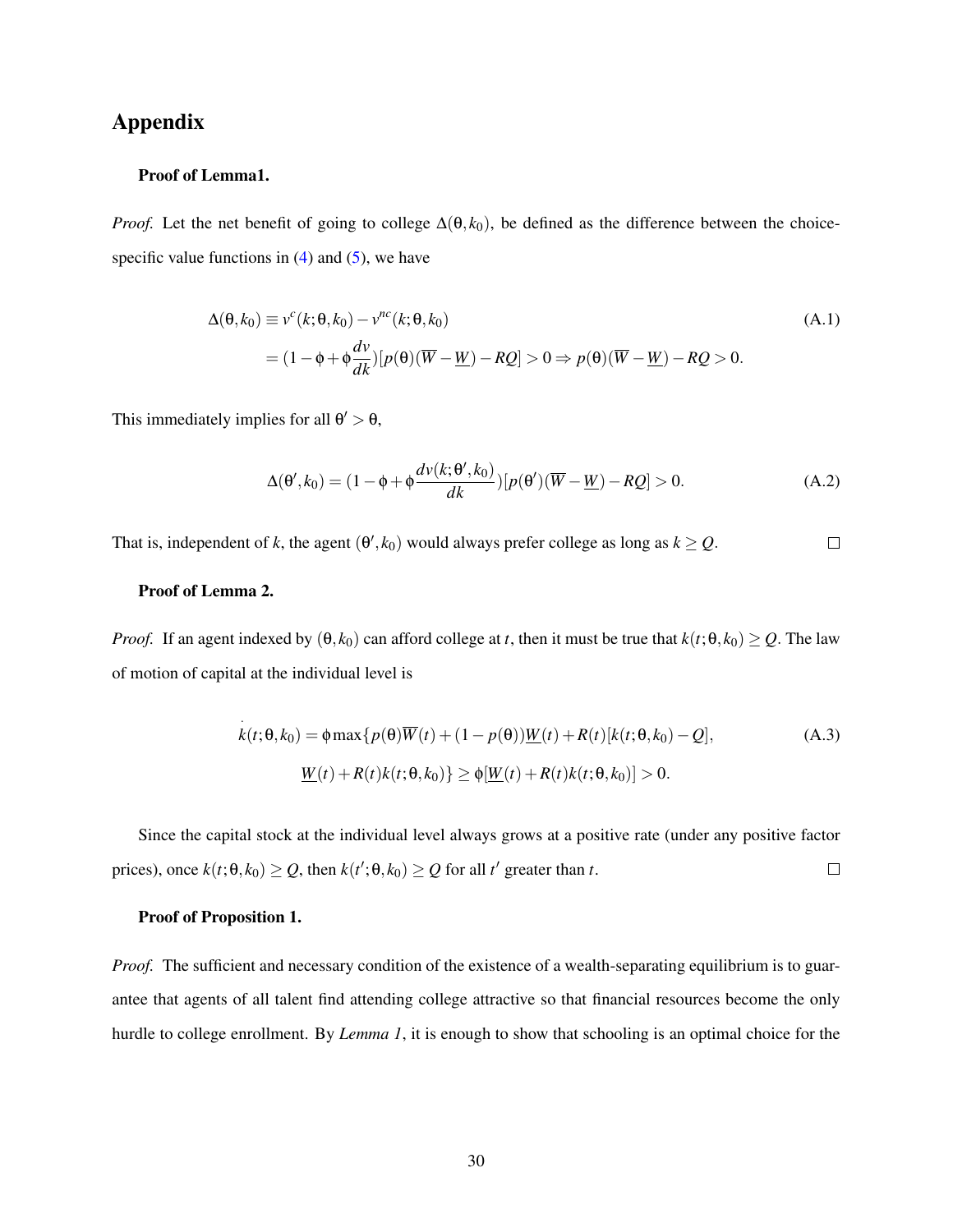least talented at all time given the equilibrium prices. The least talented prefers college if

<span id="page-30-0"></span>
$$
p(0)[\overline{W}(t) - \underline{W}(t)] \ge R(t)Q.
$$
\n(A.4)

It is necessary that  $\overline{W}(t) > W(t)$  or  $\pi(t) > 1$  for all *t*. Since in the equilibrium  $\pi(t)$  always increases, it is enough that

$$
\pi(0) = \frac{1 - \lambda}{\lambda} \left( \frac{h_u(0)}{h_s(0)} \right)^{1 - \rho} \left( \frac{\psi_s(0)}{\psi_u(0)} \right)^{\rho} > 1 \Leftrightarrow \lambda < \frac{1}{\left( \frac{h_s(0)}{h_u(0)} \right)^{1 - \rho} \left( \frac{\psi_u(0)}{\psi_s(0)} \right)^{\rho} + 1},\tag{A.5}
$$

where

$$
\frac{h_s(0)}{h_u(0)} = \frac{x(0)\int_0^{\overline{\theta}} p(\theta)dG}{1 - x(0)\int_0^{\overline{\theta}} p(\theta)dG} \quad \text{and} \quad \frac{\psi_u(0)}{\psi_s(0)} = \frac{\int_0^{\overline{\theta}} \theta dG - x(0)\int_0^{\overline{\theta}} \theta p(\theta)dG}{1 - x(0)\int_0^{\overline{\theta}} p(\theta)dG} \cdot \frac{\int_0^{\overline{\theta}} p(\theta)dG}{\int_0^{\overline{\theta}} \theta p(\theta)dG}.
$$
 (A.7)

Notice from [\(11\)](#page-7-0) the growth of the skill premium depends on  $ρ$ . In particular,  $ρ$  needs to be high enough so the relative efficiency effect from signaling can overcome the relative quantity effect due to the declining marginal products:

$$
\frac{d\ln\pi}{dx} = (1 - \rho)\frac{d}{dx}\ln\frac{h_u}{h_s} + \rho\frac{d}{dx}\ln\frac{\Psi_s}{\Psi_u}
$$
\n
$$
= (1 - \rho)\frac{d}{dx}[\ln\frac{1 - x\int_0^{\overline{\theta}} p(\theta)dG}{x\int_0^{\overline{\theta}} p(\theta)dG}] + \rho\frac{d}{dx}[\ln\frac{1 - x\int_0^{\overline{\theta}} p(\theta)dG}{\int_0^{\overline{\theta}} \theta dG - x\int_0^{\overline{\theta}} \theta p(\theta)dG}]
$$
\n
$$
= (1 - \rho)\frac{-1}{x(1 - x\int_0^{\overline{\theta}} p(\theta)dG)} + \rho\frac{\int_0^{\overline{\theta}} \theta p(\theta)dG - \int_0^{\overline{\theta}} p(\theta)dG\int_0^{\overline{\theta}} \theta dG}{(1 - x\int_0^{\overline{\theta}} p(\theta)dG)(\int_0^{\overline{\theta}} \theta dG - x\int_0^{\overline{\theta}} \theta p(\theta)dG}
$$
\n
$$
\Leftrightarrow \frac{1}{1 - \rho} \ge 1 + \frac{(\int_0^{\overline{\theta}} \theta dG - x\int_0^{\overline{\theta}} \theta p(\theta)dG)}{x(\int_0^{\overline{\theta}} \theta p(\theta)dG - \int_0^{\overline{\theta}} p(\theta)dG}
$$
\n(A.9)

The elasticity of substitution between skilled and unskilled labor must necessarily be greater than 1 in order for the relative efficiency effect to dominate. The RHS of the above inequality is clearly decreasing in *x*, therefore a sufficient condition to guarantee a positive growth in the skill premium is

$$
\frac{1}{1-\rho} \ge 1 + \frac{\int_0^{\overline{\theta}} \theta dG - x(0) \int_0^{\overline{\theta}} \theta p(\theta) dG}{x(0) (\int_0^{\overline{\theta}} \theta p(\theta) dG - \int_0^{\overline{\theta}} p(\theta) dG \int_0^{\overline{\theta}} \theta dG)}
$$
(A.10)

$$
\Leftrightarrow \rho \ge \frac{\int_0^{\theta} \theta dG - x(0) \int_0^{\theta} \theta p(\theta) dG}{\int_0^{\overline{\theta}} \theta dG - x(0) \int_0^{\overline{\theta}} p(\theta) dG \int_0^{\overline{\theta}} \theta dG}.
$$
\n(A.11)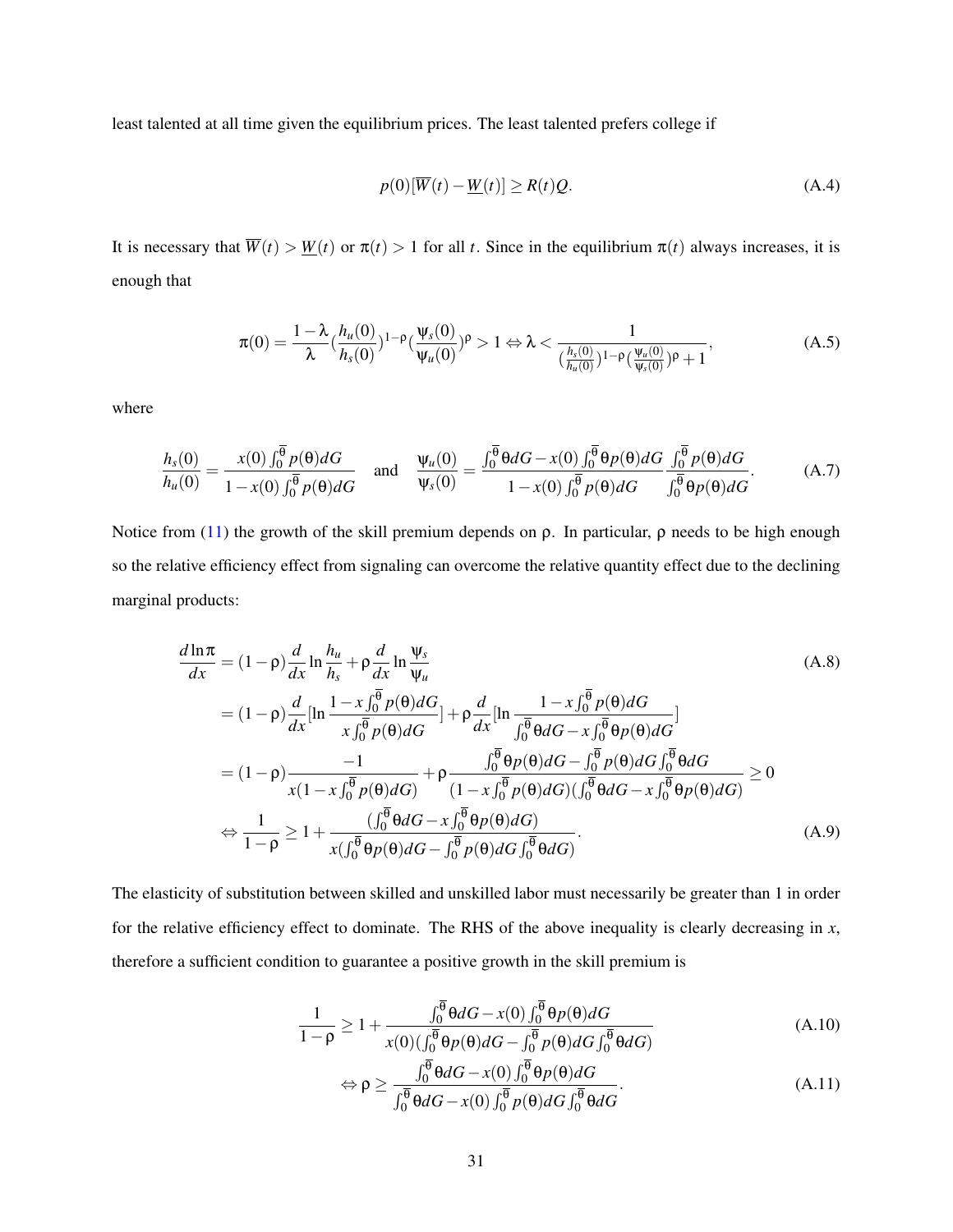Substituting the factor prices into  $(A.4)$ ,  $(A.4)$  is equivalent to

$$
p(0)(1-\mu)[\lambda u^{\rho} + (1-\lambda)s^{\rho}]^{\frac{\sigma}{\rho}-1}[(1-\lambda)s^{\rho-1}\psi_s - \lambda u^{\rho-1}\psi_u] \ge \mu(k-xQ)^{\sigma-1}Q. \tag{A.12}
$$

Let the LHS of the above inequality be denoted as  $\Phi(x)$  and the RHS be denoted as  $\Psi(x, Q)$ . Consider

<span id="page-31-0"></span>
$$
\Phi(x) = \Psi(x, Q). \tag{A.13}
$$

For a given value of *x*,  $\Phi(x)$  is a strictly positive number and  $\Psi(x, Q)$  is strictly increasing in *Q*, with  $\Psi(x,0) = 0$  and  $\Psi(x,Q) \to +\infty$ , as  $Q \to \frac{k}{x} - \frac{d}{dQ}[\mu(k-xQ)^{\sigma-1}Q] = \mu(k-xQ)^{\sigma-2}(k-\sigma xQ) > 0$ . Therefore there exists a unique  $\hat{q} \in (0, \frac{k}{x})$  $\frac{k}{x}$ ) such that [\(A.13\)](#page-31-0) holds at  $\hat{q}$  for a given *x*. Write it as  $\hat{q}(x)$ . Note that by the continuity of  $\Phi(x)$  and  $\Psi(x)$ ,  $\hat{q}(x)$  is continuous in *x* and strictly positive. Define  $\hat{Q} = \min_{x \in [x(0),1]} \hat{q}(x)$ , which exists. Then for all  $Q \leq \hat{Q}$ , the inequality [\(A.4\)](#page-30-0) holds.

Note that a dynasty starts to send agents to college at *t* if its initial capital endowment  $\hat{k}_0(t)$  satisfies

<span id="page-31-1"></span>
$$
\widehat{k}_0(t) + \int_0^t \dot{k}(s; \theta, \widehat{k}_0(t))ds = Q,\tag{A.16}
$$

where the evolution of  $k(t; \theta, k_0)$  follows  $k(t; \theta, k_0) = \phi[R(t)k(t; \theta, k_0) + \underline{W}(t)]$ . Take derivative of [\(A.16\)](#page-31-1) with respect to *t*,

$$
\widehat{k}_0'(t) = -\phi[R(t)k(t;\theta,\widehat{k}_0(t)) + \underline{W}(t)] < 0. \tag{A.17}
$$

At time *t* the faction of agents that go to college is  $x(t) = 1 - F(\hat{k}_0(t))$ , which is clearly increasing in *t*. The equilibrium path can be completely characterized by the dynamic system in the aggregate capital,  $K(t)$ , and the cut-off wealth level,  $\hat{k}_0(t)$ , given in [\(24\)](#page-10-1).  $\Box$ 

### Proof of Proposition 2.

*Proof.* Step 1: Transformation. Let  $\hat{p}(\theta) = \overline{\theta}p(\theta)g(\theta)$ , which necessarily satisfies  $\hat{p}(\theta) \ge 0$  and  $\eta \overline{\theta} \le$  $\int_0^{\theta} \hat{p}(\theta) d\theta \leq \overline{\theta}$ . Let  $\int_0^{\theta} \theta dG \equiv \mu_{\theta}$ . Then,  $\int_0^{\theta} \theta \hat{p} d\theta / \int_0^{\theta} \hat{p}(\theta) d\theta \geq \xi \mu_{\theta}$ . This problem is equivalent to a two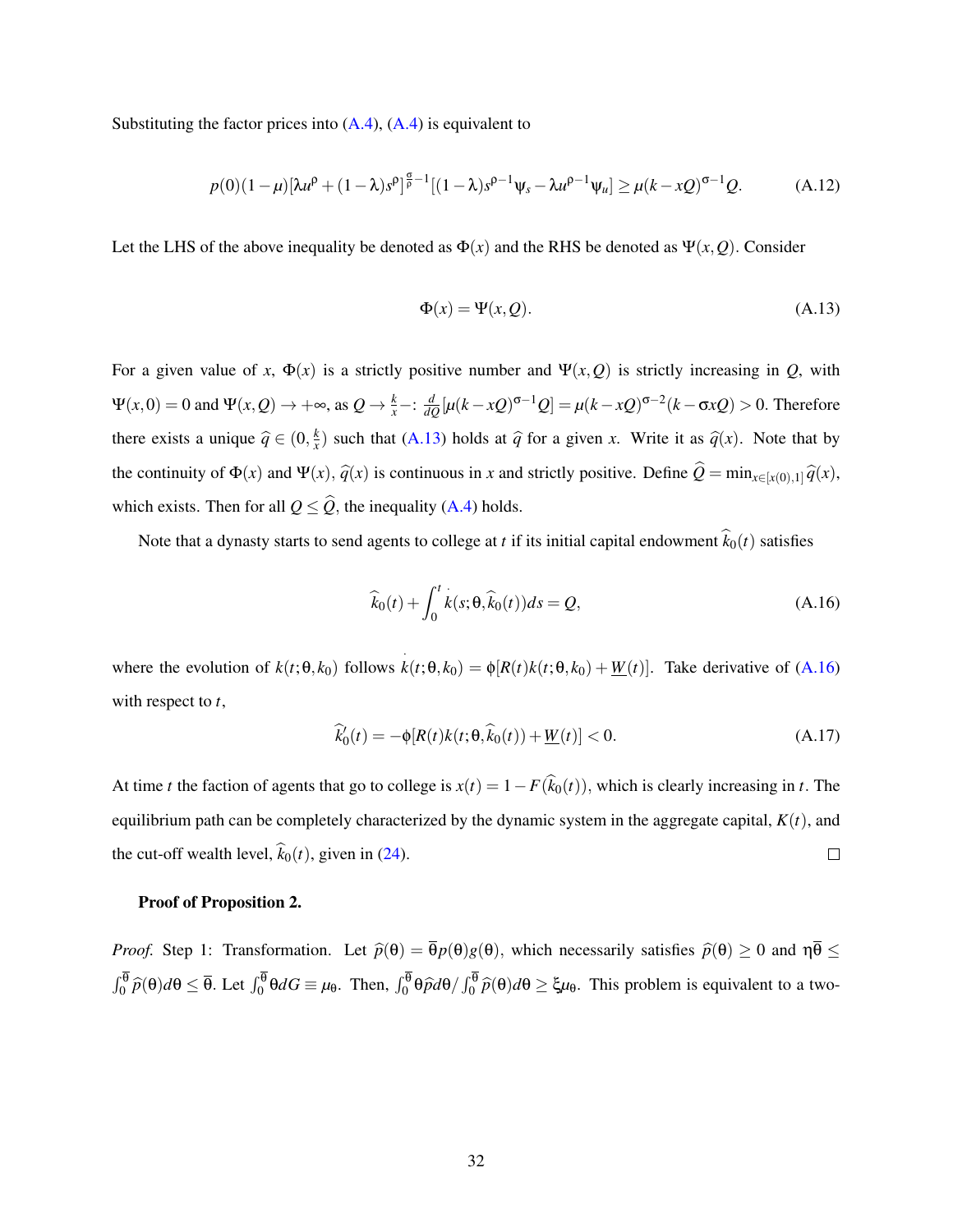step maximization problem. Given  $\mu_{\theta}$ , first solve

$$
\sup_{\hat{p}(\theta)} (\text{or inf}) \dot{x} \overline{\theta} \frac{\int_0^{\overline{\theta}} \theta \hat{p} d\theta - \mu_\theta \int_0^{\overline{\theta}} \hat{p} d\theta}{(\overline{\theta} - x \int_0^{\overline{\theta}} \hat{p} d\theta)(\overline{\theta} \mu_\theta - x \int_0^{\overline{\theta}} \theta \hat{p} d\theta)}
$$
(A.19)

$$
s.t. \begin{cases} \widehat{p}(\theta) \ge 0 \\ \eta \overline{\theta} \le \int_0^{\overline{\theta}} \widehat{p}(\theta) d\theta \le \overline{\theta} \\ \xi \mu_{\theta} \int_0^{\overline{\theta}} \widehat{p}(\theta) d\theta \le \int_0^{\overline{\theta}} \theta \widehat{p} d\theta \le \mu_{\theta} \overline{\theta} \end{cases}
$$
(A.20)

Then, optimize over all possible  $\mu_{\theta}$ .

Step 2: Change of variables. Let  $y(\theta) = \int_0^{\theta} \hat{p}(v)dv$ . Integration by part gives  $\int_0^{\theta} \theta \hat{p}d\theta = \int_0^{\theta} \theta y'(\theta)d\theta =$  $\overline{\theta}$ *y*( $\overline{\theta}$ ) −  $\int_0^{\theta}$ *y*( $\theta$ ) $d\theta$ . The problem can be rewritten as

<span id="page-32-0"></span>
$$
\sup_{y(\overline{\theta}), \atop \int_{0}^{\overline{y}(\overline{\theta})} y(\theta)d\theta} (\text{or inf}) x \overline{\theta} \frac{(\overline{\theta} - \mu_{\theta}) y(\overline{\theta}) - \int_{0}^{\overline{\theta}} y(\theta) d\theta}{(\overline{\theta} - xy(\overline{\theta})) [x \int_{0}^{\overline{\theta}} y(\theta) d\theta + \overline{\theta} (\mu_{\theta} - xy(\overline{\theta}))]
$$
(A.21)  

$$
\eta \overline{\theta} \le y(\overline{\theta}) \le \overline{\theta}
$$
  
s.t. 
$$
y'(\theta) \ge 0 \qquad (A.22)
$$

$$
\max\{0, \overline{\theta}(y(\overline{\theta}) - \mu_{\theta})\} \le \int_{0}^{\overline{\theta}} y(\theta) d\theta \le (\overline{\theta} - \xi \mu_{\theta}) y(\overline{\theta})
$$

Step 3: Optimization. Firstly,  $y(\bar{\theta})$  and  $\int_0^{\theta} y(\theta) d\theta$  can take values independently. Secondly, the objective is increasing in  $y(\bar{\theta})$ , but decreasing in  $\int_0^{\theta} y(\theta) d\theta$ . However note that the value of  $y(\bar{\theta})$  will affect the boundaries of the values that  $\int_0^{\theta} y(\theta) d\theta$  can take due to [\(A.22\)](#page-32-0).

Consider the *sup* problem first. If  $y(\overline{\theta}) \le \mu_{\theta}$ , then the optimal values are  $y(\overline{\theta}) = \mu_{\theta}$  and  $\int_0^{\theta} y(\theta) d\theta = 0$ . If  $y(\overline{\theta}) \ge \mu_{\theta}$ , then at the optimum, for a given  $y(\overline{\theta})$ , set  $\int_0^{\theta} y(\theta) d\theta = \overline{\theta}(y(\overline{\theta}) - \mu_{\theta})$ . Substituting this equation into the objective function:  $\sup_{y(\overline{\theta})} x \frac{\overline{\theta} - y(\overline{\theta})}{(\overline{\theta} - xy(\overline{\theta}))/(1)}$  $\frac{\theta - y(\theta)}{(\theta - xy(\theta))(1-x)}$ , decreasing in *y*( $\theta$ ). Hence, at the optimum, *y*( $\theta$ ) =  $\mu_{\theta}$  and  $\int_0^{\overline{\theta}} y(\theta) d\theta = 0$ . In both cases,  $\sup(g_{\psi_s} - g_{\psi_u}) = x \frac{\overline{\theta} - \mu_{\theta}}{(\overline{\theta} - x\mu_{\theta})(\overline{\theta})}$  $\frac{\theta - \mu_{\theta}}{(\overline{\theta} - x\mu_{\theta})(1-x)}$ . Now maximize the above with respect to  $\mu_{\theta}$ :  $\sup(g_{\psi_s} - g_{\psi_u}) = \frac{x}{1-x} = -g_{1-x}, \text{ as } \mu_{\theta} \to 0.$ 

Now consider the *inf* problem. For a given  $y(\overline{\theta})$ , set  $\int_0^{\theta} y(\theta) d\theta = (\overline{\theta} - \xi \mu_{\theta}) y(\overline{\theta})$ . Substituting this equation into the objective function:  $\inf_{y(\overline{\theta})} x\overline{\theta} \frac{y(\overline{\theta})(\xi-1)}{(\overline{\theta}-xy(\overline{\theta}))(\overline{\theta}-x\xi y(\overline{\theta}))}$ , increasing in  $y(\overline{\theta})$ . Hence, setting  $y(\overline{\theta})$  to  $\eta\overline{\theta}$ , I have  $\inf(g_{\psi_s} - g_{\psi_u}) = \frac{\eta(\xi - 1)x}{(1 - x\eta)(1 - x)}$  $\Box$  $rac{\eta(\varsigma-1)x}{(1-x\eta)(1-x\eta\xi)}$ .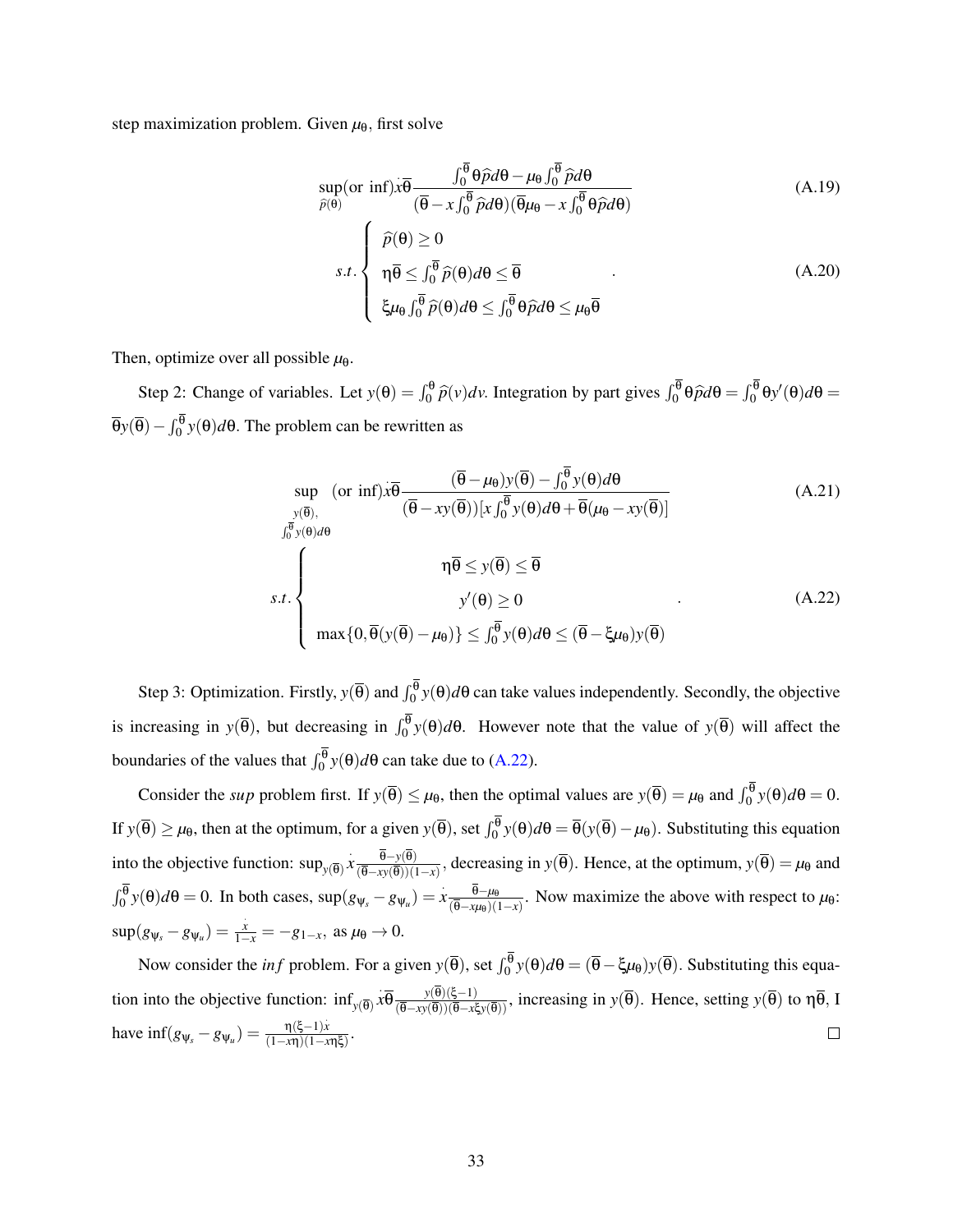# References

- <span id="page-33-3"></span>Acemoglu, D. (1998). Why Do New Technologies Complement Skills? Directed Technical Change and Wage Inequality. *Quaterly Journal of Economics*, 113:1055–1089.
- <span id="page-33-16"></span>Antras, P. (2004). Is the U.S. Aggregate Production Function Cobb-Douglas? New Estimates of the Elasticity of Substitution. *Contributions to Macroeconomics*, 4:1161–1162.
- <span id="page-33-10"></span>Archibald, R. B. and Feldman, D. H. (2008). How to Think About Changes in Higher Education Affordability. College of William and Mary Working Paper No. 76.
- <span id="page-33-0"></span>Autor, D. H., Katz, L. F., and Kearney, M. S. (2008). Trends in U.S. Wage Inequality: Revising the Revisionists. *Review of Economics and Statistics*, 90(2):300–323.
- <span id="page-33-11"></span>Balart, P. (2010). The Increase in College Premium and the Decline of College Wages: a Signaling Story. Universitat Autònoma de Barcelona. Mimeo.
- <span id="page-33-9"></span>Baumol, W. J. and Blackman, S. A. B. (1995). How to Think About Rising College Costs. *Planning for Higher Education*, 23(4):1–7.
- <span id="page-33-6"></span>Blackburn, M. L., Bloom, D. E., and Freeman, R. B. (1990). The Declining Economic Position of Less Skilled American Men. In *A Future of Lousy Jobs? The Changing Structure of U.S. Wages*.
- <span id="page-33-4"></span>Bound, J. and Johnson, G. (1992). Changes in the Structure of Wages in the 1980's: An Evaluation of Alternative Explanations. *American Economics Review*, 82(3):371–392.
- <span id="page-33-7"></span>Cameron, S. V. and Heckman, J. J. (2001). The Dynamics of Educational Attainment for Black, Hispanic, and White Males. *Journal of Political Economy*, 109(3):455–499.
- <span id="page-33-1"></span>Card, D. and DiNardo, J. E. (2002). Skill-Biased Technological Change and Rising Wage Inequality: Some Problems and Puzzles. *Journal of Labor Economics*, 20(4):733–783.
- <span id="page-33-12"></span>Card, D. and Lemieux, T. (2001). Can Falling Supply Explain the Rising Return to College for Younger Men? A Cohort-based Analysis. *Quarterly Journal of Economics*, 116(2):705–746.
- <span id="page-33-8"></span>Carneiro, P. and Heckman, J. J. (2002). The Evidence on Credit Constraints in Post-secondary Schooling. *Economic Journal*, 112(482):705–734.
- <span id="page-33-5"></span>Carneiro, P. and Lee, S. (2011). Trends in Quality-Adjusted Skill Premia in the United States, 1960-2000. *American Economic Review*, 101(6):2309–2349.
- <span id="page-33-2"></span>Eckstein, Z. and Nagypal, E. (2004). The Evolution of U.S. Earnings Inequality: 1961-2002. *Federal Reserve Bank of Minneapolis Quarterly Review*, 28(2):10–29.
- <span id="page-33-15"></span>Guvenen, F. and Kuruscu, B. (2012). Understanding the Evolution of the US Wage Distribution: A Theoretical Analysis. *Journal of the European Economic Association*, 10(3):482–517.
- <span id="page-33-13"></span>He, H. (2012). What Drives the Skill Premium: Technological Change or Demographic Variation. *European Economic Review*, 56(8):1546–1572.
- <span id="page-33-14"></span>He, H. and Liu, Z. (2008). Investment-specific Technological Change, Skill Accumulation, and Wage Inequality. *Review of Economic Dynamics*, 11(2):314–334.